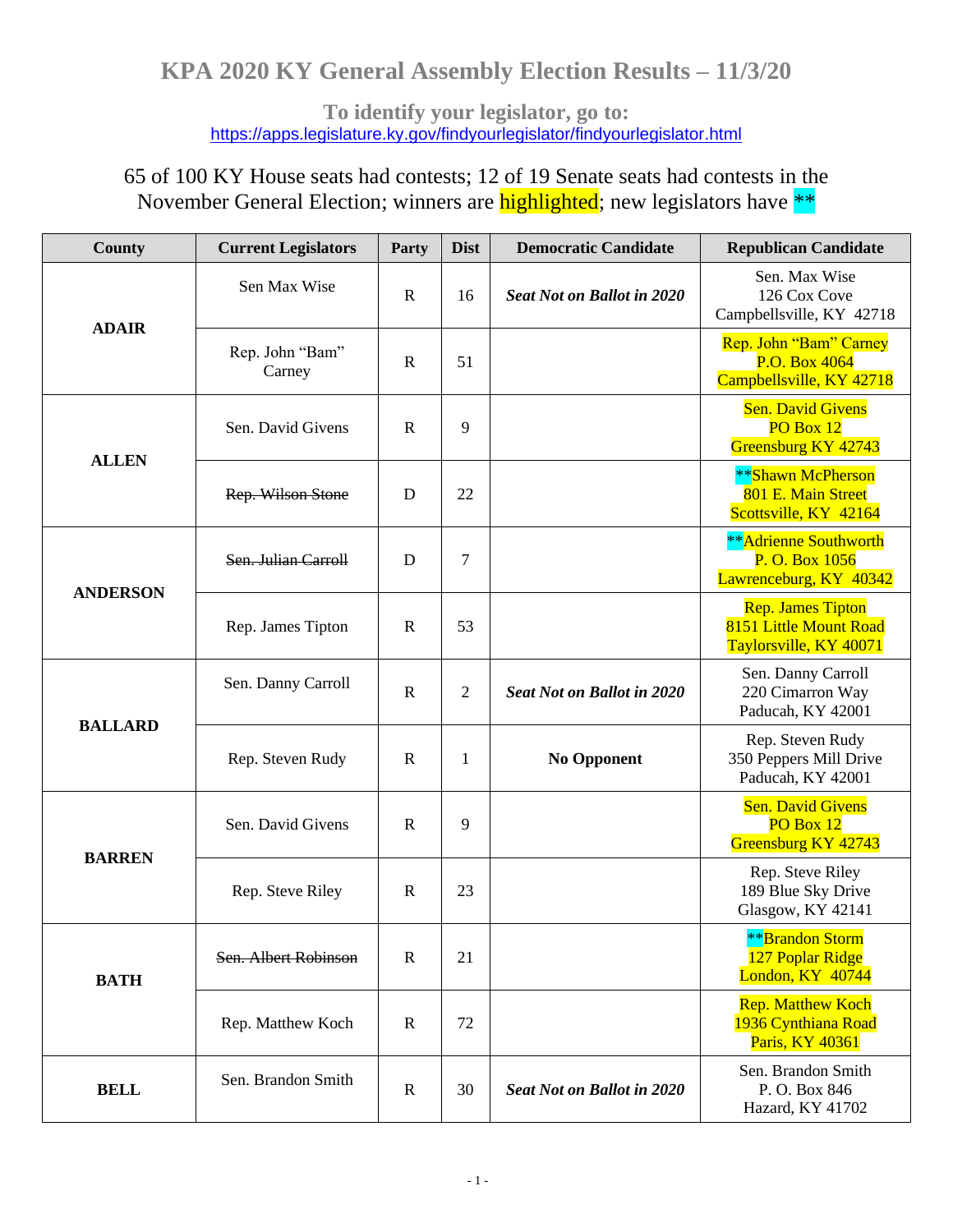| <b>County</b>           | <b>Current Legislators</b>  | Party        | <b>Dist</b> | <b>Democratic Candidate</b>                                   | <b>Republican Candidate</b>                                                |
|-------------------------|-----------------------------|--------------|-------------|---------------------------------------------------------------|----------------------------------------------------------------------------|
| <b>BELL</b><br>(Con't.) | Rep. Adam Bowling           | $\mathbf R$  | 87          | <b>No Opponent</b>                                            | Rep. Adam Bowling<br>P.O. Box 2928<br>Middlesboro, KY 40965                |
|                         | Sen. John Schickel          | $\mathbf R$  | 11          |                                                               | Sen. John Schickel<br>2147 Natchez Trace<br><b>Union KY 41091</b>          |
|                         | Rep. Adam Koenig            | $\mathbb{R}$ | 69          |                                                               | <b>Rep. Adam Koenig</b><br>170 Herrington Court, #12<br>Erlanger, KY 41018 |
| <b>BOONE</b>            | Rep. Sal Santoro            | $\mathbf R$  | 60          | <b>No Opponent</b>                                            | Rep. Sal Santoro<br>12094 Jockey Club Drive<br><b>Union, KY 41091</b>      |
|                         | Rep. Savannah Maddox        | $\mathbf R$  | 61          | <b>No Opponent</b>                                            | Rep. Savannah Maddox<br>3675 Goldsvalley Road<br>Dry Ridge, KY 41035       |
|                         | Rep. Kim Banta              | $\mathbf R$  | 63          |                                                               | Rep. Kim Banta<br>2140 Obrien Place<br>Fort Mitchell, KY 41011             |
|                         | Rep. Ed Massey              | $\mathbf R$  | 66          |                                                               | Rep. C. Ed Massey<br>1789 Stahl Road<br>Hebron, KY 41048                   |
| <b>BOURBON</b>          | Sen. Stephen West           | $\mathbf R$  | 27          |                                                               | Sen. Stephen West<br>202 Vimont Ln<br>Paris KY 40361                       |
|                         | Rep. Matthew Koch           | $\mathbf R$  | 72          |                                                               | <b>Rep. Matthew Koch</b><br>1936 Cynthiana Road<br>Paris, KY 40361         |
|                         | Sen. Robin Webb             | D            | 18          | Sen. Robin Webb<br>102 South Hord Street<br>Grayson, KY 41143 | <b>Seat Not on Ballot in 2020</b>                                          |
| <b>BOYD</b>             | Rep. Terri Branham<br>Clark | $\mathbf{D}$ | 100         |                                                               | **Scott Sharp<br>3650 Leighwood Drive<br>Ashland, KY 41102                 |
|                         | Rep. Danny Bentley          | $\mathbf R$  | 98          | <b>No Opponent</b>                                            | Rep. Danny Bentley<br>140 Partridge Drive<br>Russell, KY 41169             |
| <b>BOYLE</b>            | Sen. Rick Girdler           | $\mathbf R$  | 15          | <b>No Opponent</b>                                            | Sen. Rick Girdler<br>P.O. Box 1353<br>Somerset, KY 42502                   |
|                         | Rep. Daniel Elliott         | $\mathbf R$  | 54          |                                                               | <b>Rep. Daniel Elliott</b><br>P.O. Box 2082<br>Danville KY 40422           |
| <b>BRACKEN</b>          | Sen. Wil Schroder           | $\mathbf R$  | 24          | <b>Seat Not on Ballot in 2020</b>                             | Sen. Wil Schroder<br>25 Observatory Pointe Dr.<br>Wilder, KY 41076         |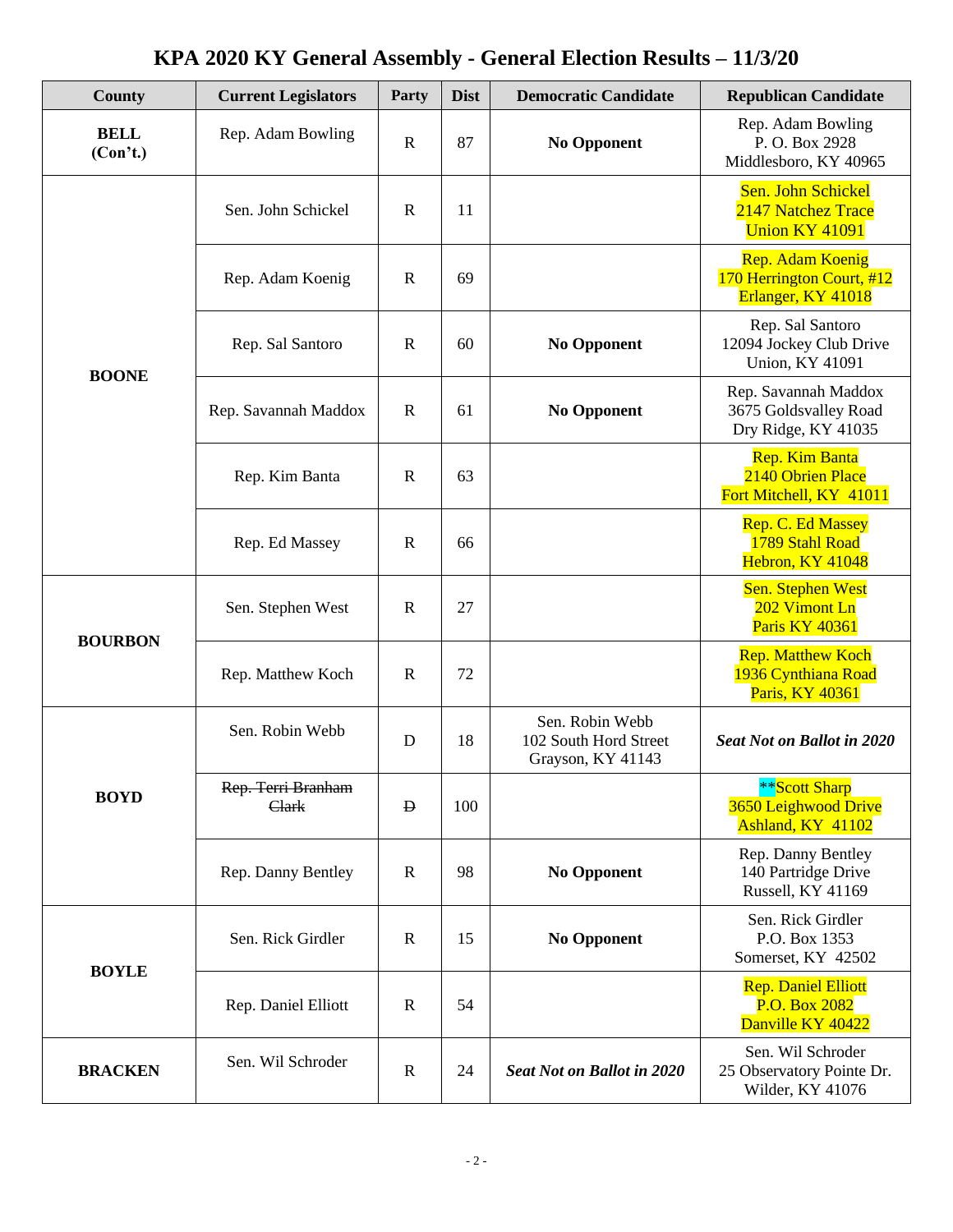| County                    | <b>Current Legislators</b> | Party          | <b>Dist</b>                       | <b>Democratic Candidate</b>                                                                                                              | <b>Republican Candidate</b>                                                  |
|---------------------------|----------------------------|----------------|-----------------------------------|------------------------------------------------------------------------------------------------------------------------------------------|------------------------------------------------------------------------------|
| <b>BRACKEN</b><br>(Con't) | Rep. John Sims             | D              | 70                                |                                                                                                                                          | <b>**William Lawrence</b><br>7018 Seth Lane<br>Maysville, KY 41056           |
| <b>BREATHITT</b>          | Sen. Brandon Smith         | $\mathbf R$    | 30                                | <b>Seat Not on Ballot in 2020</b>                                                                                                        | Sen. Brandon Smith<br>P.O. Box 846<br>Hazard, KY 41702                       |
|                           | <b>Rep. Cluster Howard</b> | D              | 91                                |                                                                                                                                          | **Billy Wesley<br><b>754 Pitts Road</b><br>Ravenna, KY 40472                 |
|                           | Sen. Stephen Meredith      | $\mathbf R$    | 5                                 |                                                                                                                                          | Sen. Stephen Meredith<br>1424 Byrtle Grove Rd<br>Leitchfield, KY 42754       |
| <b>BRECKINRIDGE</b>       | Rep. Dean Schamore         | $\mathbf{D}$   | 10                                | <b>Seat Not on Ballot in 2020</b>                                                                                                        | <b>**Josh Calloway</b><br>117 Dents Bridge Road<br>Irvington, KY 40146       |
|                           | Sen. Mike Nemes            | $\overline{R}$ | 38                                |                                                                                                                                          | Sen. Mike Nemes<br>209 Sandy Drive<br>Shepherdsville, KY 40165               |
| <b>BULLITT</b>            | Rep. Russell Webber        | $\mathbf R$    | 26                                |                                                                                                                                          | Rep. Russell Webber<br>P.O. Box 6605<br>Shepherdsville, KY 40165             |
|                           | Rep. Thomas Huff           | D              | 49                                |                                                                                                                                          | Rep. Thomas Huff<br>187 Kristi Shells Court<br>Shepherdsville, KY 40165      |
|                           | Rep. James Tipton          | $\mathbf R$    | 53                                | <b>Seat Not on Ballot in 2020</b><br><b>No Opponent</b><br><b>Seat Not on Ballot in 2020</b><br><b>Won Primary</b><br><b>No Opponent</b> | <b>Rep. James Tipton</b><br>8151 Little Mount Road<br>Taylorsville, KY 40071 |
| <b>BUTLER</b>             | Sen. C.B. Embry            | $\mathbf R$    | 6                                 |                                                                                                                                          | Sen. C.B. Embry<br>P.O. Box 1215<br>Morgantown, KY 42261                     |
|                           | Rep. Steve Sheldon         | $\mathbb{R}$   | 17<br>4<br>4<br>$\mathbf{1}$<br>5 | Rep. Steve Sheldon<br>137 Windmere Court<br>Bowling Green, KY 42103                                                                      |                                                                              |
|                           | Sen. Robby Mills           | $\mathbf R$    |                                   |                                                                                                                                          | Sen. Robby Mills<br>2392 Cobblestone Drive<br>Henderson, KY 42420            |
| <b>CALDWELL</b>           | Rep. Lynn Bechler          | $\mathbb{R}$   |                                   | <b>Rep.</b> Lynn Bechler<br>2359 Brown Mines Road<br>Marion, KY 42064                                                                    |                                                                              |
| <b>CALLOWAY</b>           | Sen. Stan Humphries        | $\mathbf R$    |                                   |                                                                                                                                          | <b>**</b> Jason Howell<br>101 North 8th Street<br>Murray, KY 42071           |
|                           | Rep. Larry Elkins          | $\mathbf R$    |                                   |                                                                                                                                          | <b>**Mary Beth Imes</b><br>4064 US Hwy 641 North<br><b>Murray, KY 42017</b>  |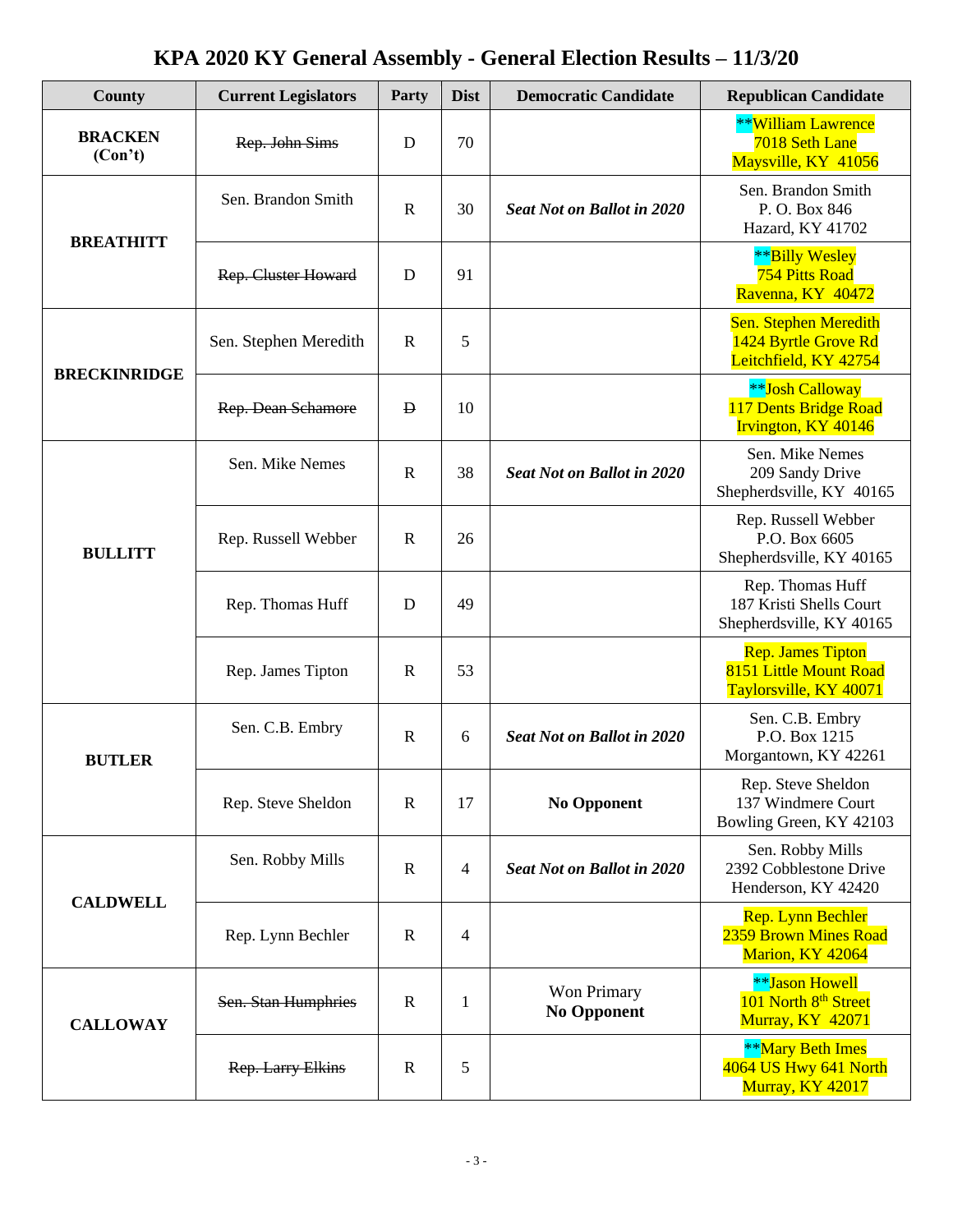| County           | <b>Current Legislators</b>   | Party        | <b>Dist</b>                                          | <b>Democratic Candidate</b>                                                                                                                                                                        | <b>Republican Candidate</b>                                                   |
|------------------|------------------------------|--------------|------------------------------------------------------|----------------------------------------------------------------------------------------------------------------------------------------------------------------------------------------------------|-------------------------------------------------------------------------------|
|                  | Sen. Wil Schroder            | $\mathbf R$  | 24                                                   | <b>Seat Not on Ballot in 2020</b>                                                                                                                                                                  | Sen. Wil Schroder<br>25 Observatory Pointe Dr.<br>Wilder, KY 41076            |
| <b>CAMPBELL</b>  | Rep. Kimberly Poore<br>Moser | $\mathbb{R}$ | 64                                                   |                                                                                                                                                                                                    | <b>Rep. Kimberly Moser</b><br>P. O. Box 143<br>Independence, KY 41051         |
|                  | Rep. Rachel Roberts          | D            | 67                                                   | <b>Rep. Rachel Roberts</b><br><b>68 Monroe Street</b><br>Newport, KY 41071                                                                                                                         |                                                                               |
|                  | Rep. Joe Fischer             | $\mathbb{R}$ | 68                                                   | <b>Seat Not on Ballot in 2020</b><br><b>No Opponent</b><br><b>Seat Not on Ballot in 2020</b><br>Sen. Robin Webb<br>102 South Hord Street<br>Grayson, KY 41143<br><b>Seat Not on Ballot in 2020</b> | <b>Rep. Joseph Fischer</b><br>126 Dixie Place<br>Fort Thomas, KY 41075        |
| <b>CARLISLE</b>  | Sen. Danny Carroll           | $\mathbb{R}$ | $\mathfrak{2}$                                       |                                                                                                                                                                                                    | Sen. Danny Carroll<br>220 Cimarron Way<br>Paducah, KY 42001                   |
|                  | Rep. Steven Rudy             | $\mathbf R$  | 1<br>20<br>47<br>18<br>96<br>14<br>54<br>3<br>4<br>8 | Rep. Steven Rudy<br>350 Peppers Mill Drive<br>Paducah, KY 42001                                                                                                                                    |                                                                               |
| <b>CARROLL</b>   | Sen. Paul Hornback           | $\mathbf R$  |                                                      |                                                                                                                                                                                                    | Sen. Paul Hornback<br>6102 Cropper Road<br>Shelbyville, KY 40601              |
|                  | Rep. Rick Rand               | D            |                                                      |                                                                                                                                                                                                    | <b>**Felicia Rabourn</b><br>1088 Gilgal Road<br>Turners Station, KY 40075     |
| <b>CARTER</b>    | Sen. Robin Webb              | D            |                                                      |                                                                                                                                                                                                    | <b>Seat Not on Ballot in 2020</b>                                             |
|                  | Rep. Kathy Hinkle            | D            |                                                      |                                                                                                                                                                                                    | <b>**Patrick Flannery</b><br>P. O. Box 1269<br>Olive Hill, KY 41164           |
|                  | Sen. Jimmy Higdon            | $\mathbb{R}$ |                                                      |                                                                                                                                                                                                    | Sen. Jimmy Higdon<br>344 N Spalding<br>Lebanon, KY 40033                      |
| <b>CASEY</b>     | Rep. Daniel Elliott          | $\mathbf R$  |                                                      |                                                                                                                                                                                                    | <b>Rep. Daniel Elliott</b><br>P.O. Box 2082<br>Danville KY 40422              |
|                  | Sen. Whitney<br>Westerfield  | $\mathbf R$  |                                                      |                                                                                                                                                                                                    | <b>Sen. Whitney Westerfield</b><br><b>PO Box 340</b><br>Hopkinsville KY 42241 |
| <b>CHRISTIAN</b> | Rep. Lynn Bechler            | $\mathbf R$  |                                                      |                                                                                                                                                                                                    | Rep. Lynn Bechler<br>2359 Brown Mines Road<br>Marion, KY 42064                |
|                  | Rep. Walker Thomas           | D            |                                                      |                                                                                                                                                                                                    | <b>Rep. Walker Thomas</b><br>2620 Cox Mill Road,<br>Hopkinsville KY 42240     |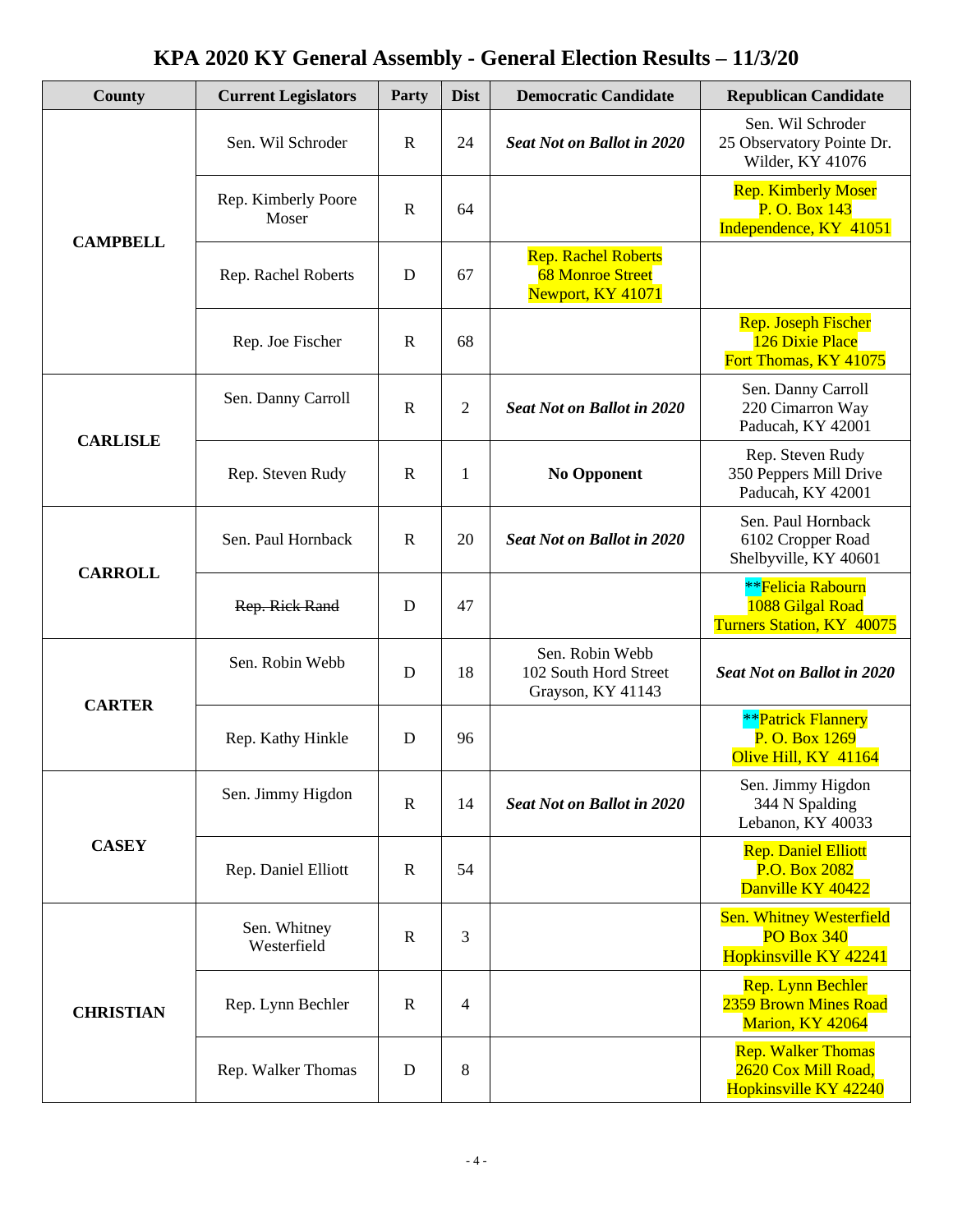| County                      | <b>Current Legislators</b> | Party        | <b>Dist</b> | <b>Democratic Candidate</b>                                                                                                                                                                                 | <b>Republican Candidate</b>                                                   |
|-----------------------------|----------------------------|--------------|-------------|-------------------------------------------------------------------------------------------------------------------------------------------------------------------------------------------------------------|-------------------------------------------------------------------------------|
| <b>CHRISTIAN</b><br>(Con't) | Rep. Myron Dossett         | $\mathbb{R}$ | 9           | <b>No Opponent</b>                                                                                                                                                                                          | Rep. Myron Dossett<br>491 East Nashville Street<br>Pembroke, KY 42266         |
| <b>CLARK</b>                | Sen. Ralph Alvarado        | D            | 28          | <b>Seat Not on Ballot in 2020</b>                                                                                                                                                                           | Sen. Ralph Alvarado<br>3250 McClure Road<br>Winchester, KY 40391              |
|                             | Rep. Les Yates             | $\mathbf R$  | 73          |                                                                                                                                                                                                             | **Ryan Dotson<br>1131 McClure Road<br>Winchester, KY 40391                    |
| <b>CLAY</b>                 | Sen. Robert Stivers II     | $\mathbf R$  | 25          | <b>No Opponent</b>                                                                                                                                                                                          | Sen. Robert Stivers II<br>207 Main St<br>Manchester KY 40962                  |
|                             | Rep. Derek Lewis           | ${\bf R}$    | 90          |                                                                                                                                                                                                             | <b>Rep. Derek Lewis</b><br>1001 Hatcher Road<br>London, KY 40741              |
|                             | Sen Max Wise               | ${\bf R}$    | 16          | <b>Seat Not on Ballot in 2020</b>                                                                                                                                                                           | Sen. Max Wise<br>126 Cox Cove<br>Campbellsville, KY 42718                     |
| <b>CLINTON</b>              | Rep. Jeff Hoover           | $\mathbb{R}$ | 83          | Won Primary<br><b>No Opponent</b><br><b>Seat Not on Ballot in 2020</b><br><b>Seat Not on Ballot in 2020</b><br>Won Primary<br><b>No Opponent</b><br><b>Seat Not on Ballot in 2020</b><br><b>No Opponent</b> | <b>**Joshua Branscum</b><br>P. O. Box 559<br><b>Russell Springs, KY 42642</b> |
|                             | Sen. Robby Mills           | $\mathbb{R}$ | 4           |                                                                                                                                                                                                             | Sen. Robby Mills<br>2392 Cobblestone Drive<br>Henderson, KY 42420             |
| <b>CRITTENDEN</b>           | Rep. Lynn Bechler          | $\mathbf R$  | 4           |                                                                                                                                                                                                             | Rep. Lynn Bechler<br>2359 Brown Mines Road<br>Marion, KY 42064                |
| <b>CUMBERLAND</b>           | Sen Max Wise               | ${\bf R}$    | 16          |                                                                                                                                                                                                             | Sen. Max Wise<br>126 Cox Cove<br>Campbellsville, KY 42718                     |
|                             | Rep. Jeff Hoover           | $\mathbf R$  | 83          |                                                                                                                                                                                                             | <b>**Joshua Branscum</b><br>P. O. Box 559<br><b>Russell Springs, KY 42642</b> |
|                             | Sen. Matt Castlen          | $\mathbb{R}$ | 8           |                                                                                                                                                                                                             | Sen. Matt Castlen<br>2625 Wrights Landing Road<br>Owensboro, KY 42303         |
|                             | Rep. Suzanne Miles         | $\mathbb{R}$ | 7           |                                                                                                                                                                                                             | Rep. Suzanne Miles<br>PO Box 21592<br>Owensboro, KY 42304                     |
| <b>DAVIESS</b>              | Rep. Rob Wiederstein       | $\mathbf D$  | 11          |                                                                                                                                                                                                             | <b>**Jonathan Dixon</b><br><b>3887 Trigg Turner Road</b><br>Corydon, KY 42406 |
|                             | Rep. Jim Gooch, Jr.        | $\mathbb{R}$ | 12          |                                                                                                                                                                                                             | <b>Rep. Jim Gooch</b><br>$714$ North Broadway - B2<br>Providence, KY 42450    |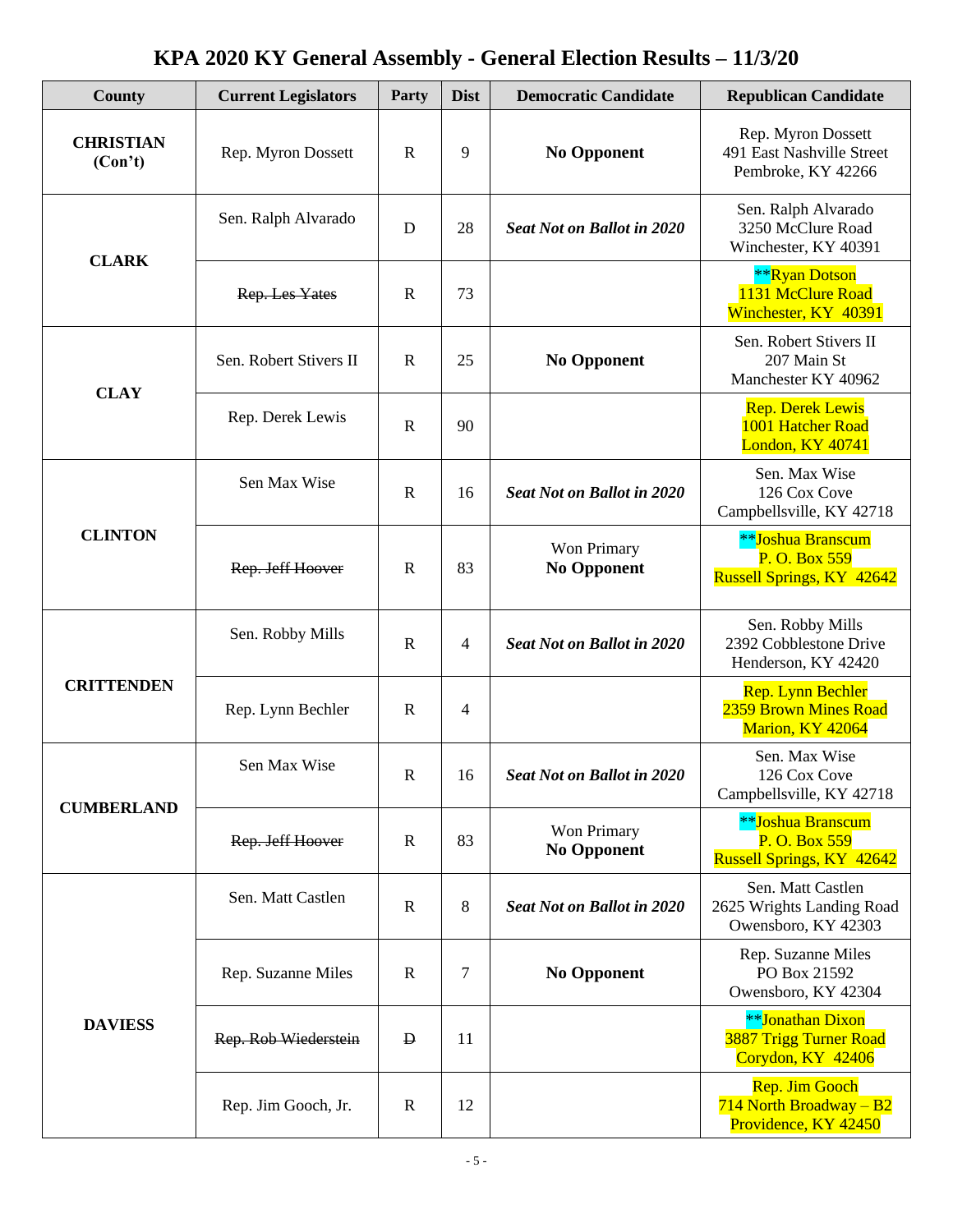| County          | <b>Current Legislators</b> | Party        | <b>Dist</b> | <b>Democratic Candidate</b>                                              | <b>Republican Candidate</b>                                                  |
|-----------------|----------------------------|--------------|-------------|--------------------------------------------------------------------------|------------------------------------------------------------------------------|
| <b>DAVIESS</b>  | Rep. Jim Glenn             | $\mathbf{D}$ | 13          |                                                                          | **D.J. Johnson<br>P.O. Box 6028<br>Owensboro, KY 42302                       |
| (Con't)         | Rep. Scott Lewis           | $\mathbf R$  | 14          | <b>No Opponent</b>                                                       | Rep. Scott Lewis<br>P.O. Box 454<br>Hartford, KY 42347                       |
| <b>EDMONSON</b> | Sen. Stephen Meredith      | $\mathbf R$  | 5           |                                                                          | Sen. Stephen Meredith<br>1424 Byrtle Grove Rd<br>Leitchfield, KY 42754       |
|                 | Rep. Michael Meredith      | $\mathbf R$  | 19          |                                                                          | <b>Rep. Michael Meredith</b><br>464 Oakland Road<br>Brownsville, KY 42159    |
| <b>ELLIOTT</b>  | Sen. Phillip Wheeler       | $\mathbb{R}$ | 31          |                                                                          | Sen. Phillip Wheeler<br>P. O. Box 2801<br>Pikeville, KY 41502                |
|                 | Rep. Richard White         | $\mathbf R$  | 99          |                                                                          | <b>Rep. Richard White</b><br>100 Bratton Loop<br>Morehead, KY 40351          |
|                 | Sen. Albert Robinson       | $\mathbb{R}$ | 21          |                                                                          | <b>**</b> Brandon Storm<br>127 Poplar Ridge<br>London, KY 40744              |
| <b>ESTILL</b>   | <b>Rep. Cluster Howard</b> | D            | 91          | <b>Seat Not on Ballot in 2020</b>                                        | **Billy Wesley<br><b>754 Pitts Road</b><br>Ravenna, KY 40472                 |
|                 | Sen. Alice Forgy Kerr      | $\mathbf R$  | 12          |                                                                          | Sen. Alice Forgy Kerr<br>3274 Gondola Drive<br>Lexington, KY 40513           |
|                 | Sen. Reggie Thomas         | D            | 13          | <b>Sen. Reggie Thomas</b><br>3390 Pimlico Parkway<br>Lexington, KY 40517 |                                                                              |
|                 | Sen. Tom Buford            | $\mathbb{R}$ | 22          | <b>Seat Not on Ballot in 2020</b>                                        | Sen. Tom Buford<br>409 W. Maple St.<br>Nicholasville, KY 40356               |
| <b>FAYETTE</b>  | Sen. Ralph Alvarado        | $\mathbf D$  | 28          | <b>Seat Not on Ballot in 2020</b>                                        | Sen. Ralph Alvarado<br>3250 McClure Road<br>Winchester, KY 40391             |
|                 | Sen. Jared Carpenter       | $\mathbb{R}$ | 34          | <b>Seat Not on Ballot in 2020</b>                                        | Sen. Jared Carpenter<br>P.O. Box 100<br>Berea, KY 40403                      |
|                 | Rep. Russ Meyer            | $\mathbf{D}$ | 39          |                                                                          | **Matt Lockett<br>901 Cannonball Drive<br>Nicholasville, KY 40356            |
|                 | Rep. Stan Lee              | $\mathbf{R}$ | 45          |                                                                          | <b>**Killian Timoney</b><br>1241 Wyndham Forest Crcle<br>Lexington, KY 40514 |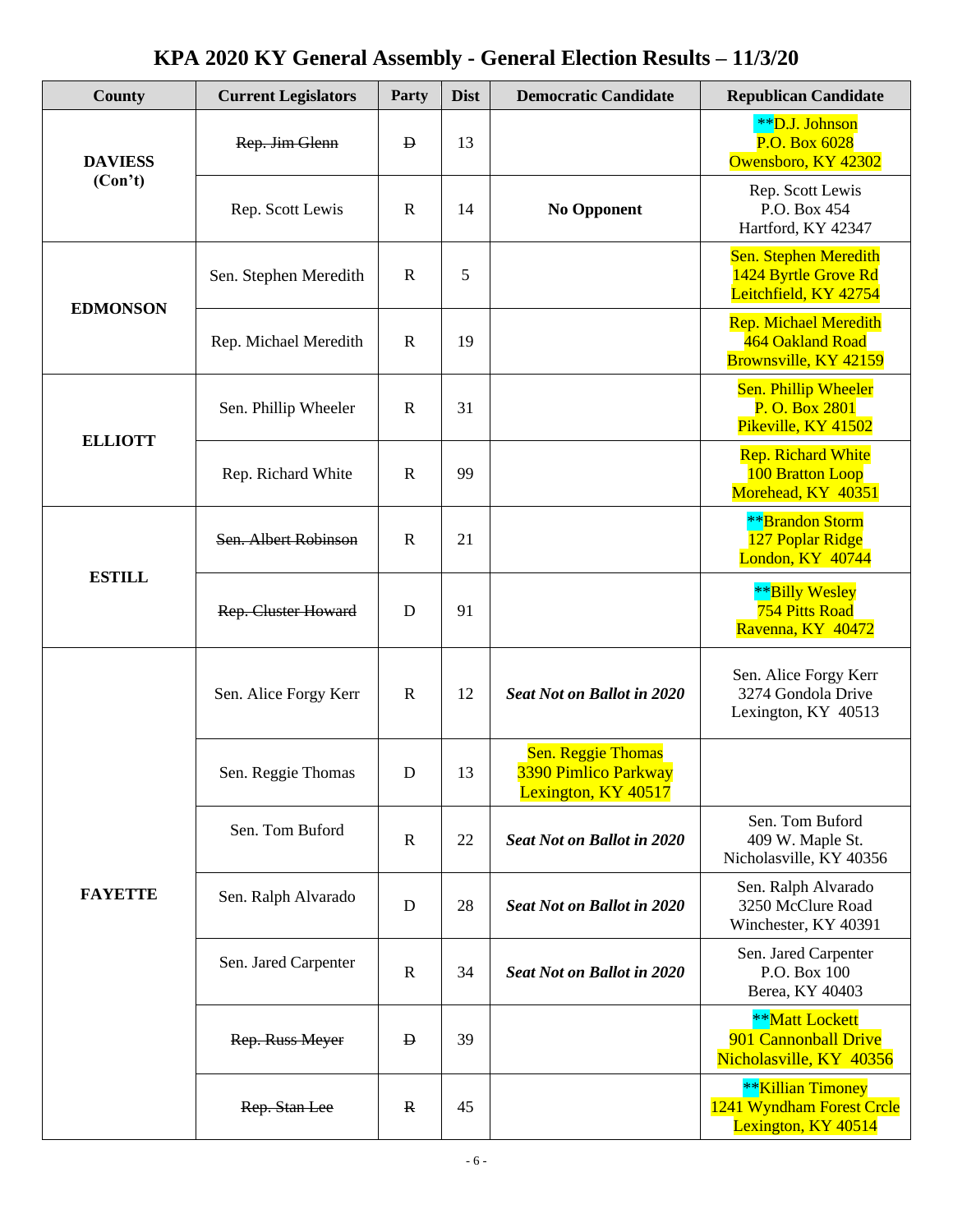| County          | <b>Current Legislators</b>     | Party        | <b>Dist</b>         | <b>Democratic Candidate</b>                                                                                                                                                                                                                                                                                                                                                                                                                                                                                                                          | <b>Republican Candidate</b>                                                      |
|-----------------|--------------------------------|--------------|---------------------|------------------------------------------------------------------------------------------------------------------------------------------------------------------------------------------------------------------------------------------------------------------------------------------------------------------------------------------------------------------------------------------------------------------------------------------------------------------------------------------------------------------------------------------------------|----------------------------------------------------------------------------------|
|                 | Rep. Joe Graviss               | Đ            | 56                  |                                                                                                                                                                                                                                                                                                                                                                                                                                                                                                                                                      | <b>**</b> Daniel Fister<br>P. O. Box 465<br>Versailles, KY 40383                 |
|                 | Rep. Phillip Pratt             | $\mathbf R$  | 62                  |                                                                                                                                                                                                                                                                                                                                                                                                                                                                                                                                                      | <b>Rep. Phillip Pratt</b><br><b>700 Pocahontas Trail</b><br>Georgetown, KY 40324 |
|                 | Rep. Matthew Koch              | $\mathbb{R}$ | 72                  |                                                                                                                                                                                                                                                                                                                                                                                                                                                                                                                                                      | <b>Rep. Matthew Koch</b><br>1936 Cynthiana Road<br>Paris, KY 40361               |
|                 | Rep. Kelly Flood               | D            | 75                  | Rep. Kelly Flood<br>121 Arcadia Park<br>Lexington, KY 40503<br>Rep. Ruth Ann Palumbo<br>10 Deepwood Drive<br>Lexington, KY 40505<br>Rep. George Brown, Jr.<br>424 East Fourth Street<br>Lexington, KY 40508<br><b>Rep. Susan Westrom</b><br>2965 Candlelight Way<br>Lexington, KY 40502<br><b>Rep. Cherlynn Stevenson</b><br>1890 Star Shoot Parkway<br>Ste 170 #319<br>Lexington, KY 40509<br><b>Rep. Ashley Tackett Laferty</b><br>88 Charby Hollow Road<br>Martin, KY 41649<br>Rep. Derrick Graham<br>157 Bellemeade Drive<br>Frankfort, KY 40601 | <b>No Opponent</b>                                                               |
| <b>FAYETTE</b>  | Rep. Ruth Ann Palumbo          | D            | 76                  |                                                                                                                                                                                                                                                                                                                                                                                                                                                                                                                                                      | <b>No Opponent</b>                                                               |
| (Con't)         | Rep. George Brown, Jr.         | D            | 77                  |                                                                                                                                                                                                                                                                                                                                                                                                                                                                                                                                                      | <b>No Opponent</b>                                                               |
|                 | Rep. Susan Westrom             | D            | 79                  |                                                                                                                                                                                                                                                                                                                                                                                                                                                                                                                                                      |                                                                                  |
|                 | Rep. Cherlynn<br>Stevenson     | D            | 88                  |                                                                                                                                                                                                                                                                                                                                                                                                                                                                                                                                                      |                                                                                  |
| <b>FLEMING</b>  | Sen. Stephen West              | $\mathbb{R}$ | 27                  |                                                                                                                                                                                                                                                                                                                                                                                                                                                                                                                                                      | Sen. Stephen West<br>202 Vimont Ln<br>Paris KY 40361                             |
|                 | Rep. John Sims                 | $\mathbf{D}$ | 70                  |                                                                                                                                                                                                                                                                                                                                                                                                                                                                                                                                                      | **William Lawrence<br>7018 Seth Lane<br>Maysville, KY 41056                      |
| <b>FLOYD</b>    | Sen. Johnny Ray Turner         | <b>D</b>     | 29                  |                                                                                                                                                                                                                                                                                                                                                                                                                                                                                                                                                      | **Johnnie L. Turner<br>P. O. Box 351<br><b>Harlan, KY 40831</b>                  |
|                 | Rep. Ashley Tackett<br>Laferty | D            | 95<br>7<br>56<br>57 |                                                                                                                                                                                                                                                                                                                                                                                                                                                                                                                                                      |                                                                                  |
|                 | Sen. Julian Carroll            | $\mathbf{D}$ |                     |                                                                                                                                                                                                                                                                                                                                                                                                                                                                                                                                                      | <b>**Adrienne Southworth</b><br>P. O. Box 1056<br>Lawrenceburg, KY 40342         |
| <b>FRANKLIN</b> | Rep. Joe Graviss               | $\mathbf{p}$ |                     |                                                                                                                                                                                                                                                                                                                                                                                                                                                                                                                                                      | <b>**</b> Daniel Fister<br>P. O. Box 465<br>Versailles, KY 40383                 |
|                 | Rep. Derrick Graham            | D            |                     |                                                                                                                                                                                                                                                                                                                                                                                                                                                                                                                                                      |                                                                                  |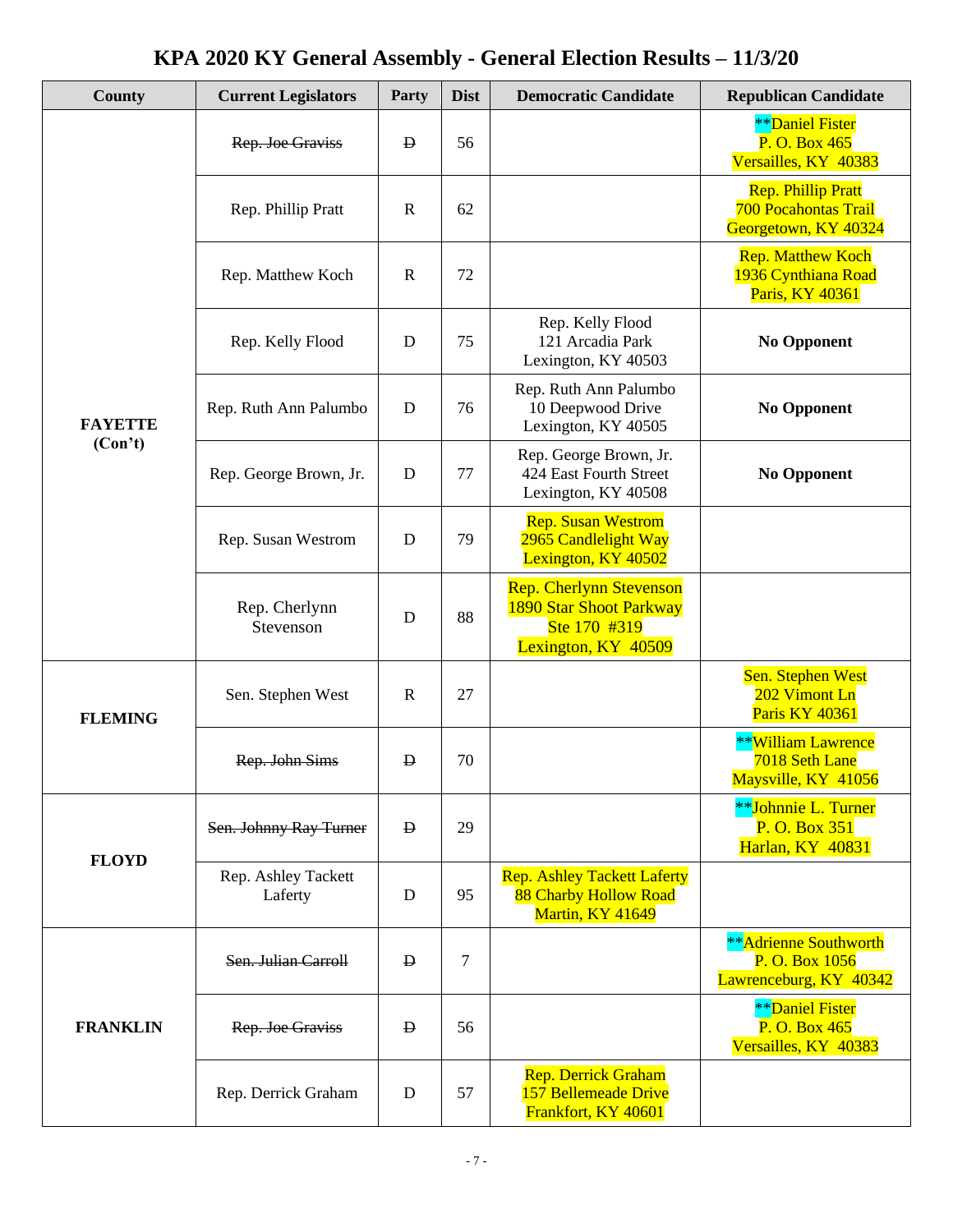| <b>County</b>   | <b>Current Legislators</b> | Party        | <b>Dist</b>    | <b>Democratic Candidate</b>                                               | <b>Republican Candidate</b>                                                   |
|-----------------|----------------------------|--------------|----------------|---------------------------------------------------------------------------|-------------------------------------------------------------------------------|
| <b>FULTON</b>   | Sen. Stan Humphries        | $\mathbf R$  | $\mathbf{1}$   | Winner of Primary<br><b>No Opponent</b>                                   | <b>**Jason Howell</b><br>101 North 8 <sup>th</sup> Street<br>Murray, KY 42071 |
|                 | Rep. Steven Rudy           | $\mathbf R$  | $\mathbf{1}$   | <b>No Opponent</b>                                                        | Rep. Steven Rudy<br>350 Peppers Mill Drive<br>Paducah, KY 42001               |
| <b>GALLATIN</b> | Sen. Julian Carroll        | D            | $\tau$         |                                                                           | <b>**</b> Adrienne Southworth<br>P. O. Box 1056<br>Lawrenceburg, KY 40342     |
|                 | Rep. Rick Rand             | 47<br>Đ      |                | <b>**Felicia Rabourn</b><br>1088 Gilgal Road<br>Turners Station, KY 40075 |                                                                               |
| <b>GARRARD</b>  | Sen. Tom Buford            | $\mathbf R$  | 22             | <b>Seat Not on Ballot in 2020</b>                                         | Sen. Tom Buford<br>409 W. Maple St.<br>Nicholasville, KY 40356                |
|                 | Rep. R. Travis Brenda      | $\mathbf R$  | 71             | Winner of Primary<br><b>No Opponent</b>                                   | **Josh Bray<br>187 McCall Lane<br>Mount Vernon, KY 40456                      |
| <b>GRANT</b>    | Sen. Damon Thayer          | $\mathbf R$  | 17             |                                                                           | <b>Sen. Damon Thayer</b><br>105 Spyglass Dr<br>Georgetown KY 40324            |
|                 | Rep. Savannah Maddox       | $\mathbb{R}$ | 61             | <b>No Opponent</b>                                                        | Rep. Savannah Maddox<br>3675 Goldsvalley Road<br>Dry Ridge, KY 41035          |
| <b>GRAVES</b>   | Sen. Stan Humphries        | $\mathbf R$  | $\mathbf{1}$   | Winner of Primary<br><b>No Opponent</b>                                   | **Jason Howell<br>101 North 8 <sup>th</sup> Street<br>Murray, KY 42071        |
|                 | Rep. Richard Heath         | $\mathbf R$  | $\overline{2}$ |                                                                           | <b>Rep. Richard Heath</b><br>438 Millers Chapel Road<br>Mayfield, KY 42066    |
| <b>GRAYSON</b>  | Sen. Stephen Meredith      | $\mathbb{R}$ | 5              |                                                                           | Sen. Stephen Meredith<br>1424 Byrtle Grove Rd<br>Leitchfield, KY 42754        |
|                 | Rep. Samara Heavrin        | $\mathbf R$  | 18             |                                                                           | Rep. Samara Heavrin<br><b>716 Wallace Avenue</b><br>Leitchfield, KY 42754     |
| <b>GREEN</b>    | Sen. David Givens          | $\mathbf R$  | 9              |                                                                           | <b>Sen. David Givens</b><br>PO Box 12<br>Greensburg KY 42743                  |
|                 | Rep. Brandon Reed          | $\mathbb{R}$ | 24             |                                                                           | <b>Rep. Brandon Reed</b><br><b>P.O. Box 8</b><br>Hodgenville, KY 42748        |
| <b>GREENUP</b>  | Sen. Robin Webb            | D            | 18             | Sen. Robin Webb<br>102 South Hord Street<br>Grayson, KY 41143             | <b>Seat Not on Ballot in 2020</b>                                             |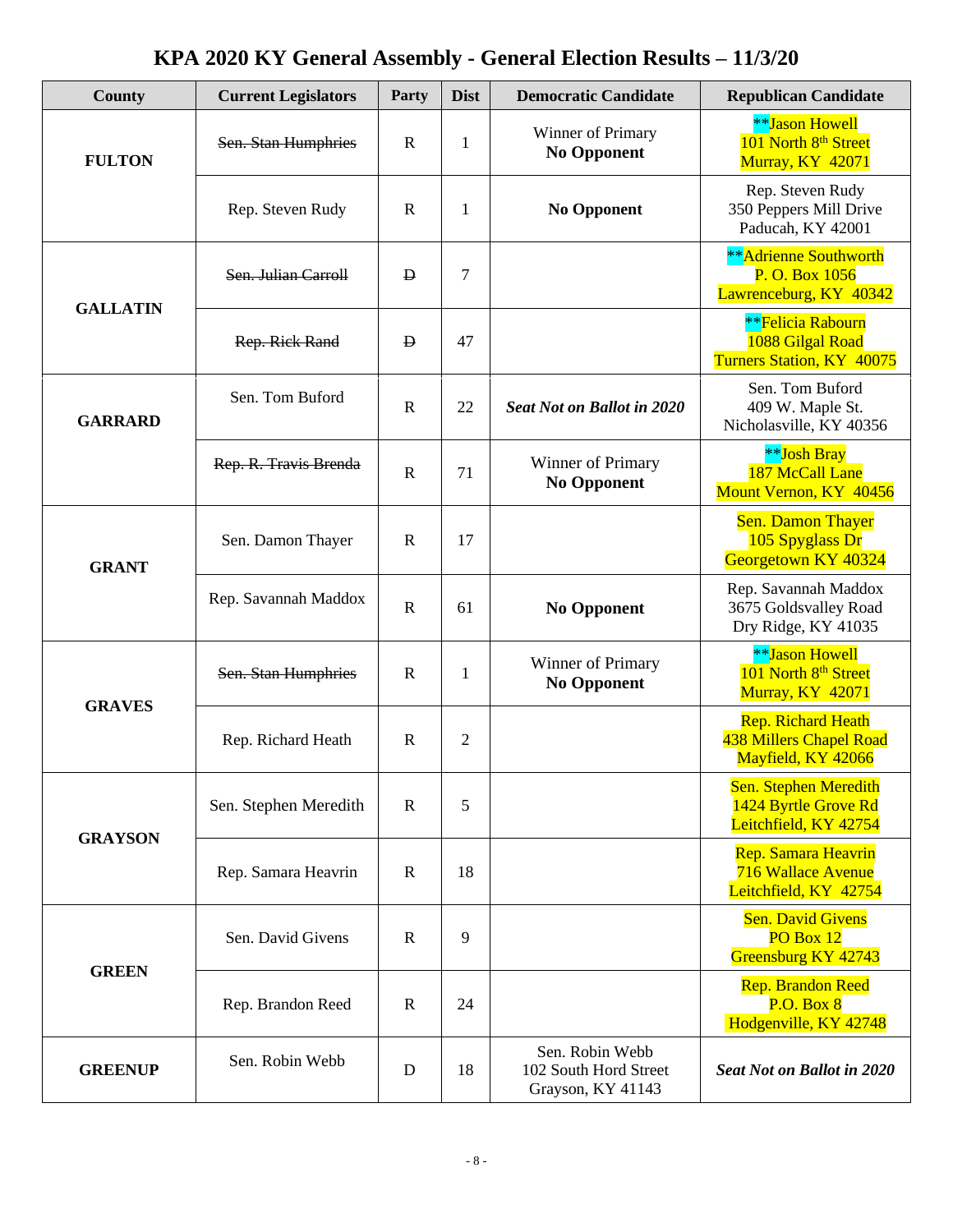| <b>County</b>             | <b>Current Legislators</b> | Party        | <b>Dist</b>              | <b>Democratic Candidate</b>                                       | <b>Republican Candidate</b>                                               |
|---------------------------|----------------------------|--------------|--------------------------|-------------------------------------------------------------------|---------------------------------------------------------------------------|
| <b>GREENUP</b><br>(Con't) | Rep. Danny Bentley         | $\mathbf R$  | 98                       | <b>No Opponent</b>                                                | Rep. Danny Bentley<br>140 Partridge Drive<br><b>Russell, KY 41169</b>     |
| <b>HANCOCK</b>            | Sen. Matt Castlen          | $\mathbf R$  | 8                        | <b>Seat Not on Ballot in 2020</b>                                 | Sen. Matt Castlen<br>2625 Wrights Landing Road<br>Owensboro, KY 42303     |
|                           | Rep. Dean Schamore         | $\mathbf{D}$ | 10                       |                                                                   | <b>**Josh Calloway</b><br>117 Dents Bridge Road<br>Irvington, KY 40146    |
|                           | Sen. Dennis Parrett        | D            | 10                       | Sen. Dennis Parrett<br>731 Thomas Rd.<br>Elizabethtown, KY 42701  | <b>Seat Not on Ballot in 2020</b>                                         |
|                           | Rep. Dean Schamore         | $\mathbf{D}$ | 10                       | Rep. Dean Schamore<br>120 Ball Park Road<br>Hardinsburg, KY 40143 | <b>Josh Calloway</b><br>117 Dents Bridge Road<br>Irvington, KY 40146      |
|                           | Rep. Samara Heavrin        | $\mathbf R$  | 18                       |                                                                   | Rep. Samara Heavrin<br>716 Wallace Avenue<br>Leitchfield, KY 42754        |
| <b>HARDIN</b>             | Rep. Bart Rowland          | $\mathbf R$  | 21                       |                                                                   | <b>Rep. Bart Rowland</b><br>P.O. Box 336<br>Tompkinsville, KY 42167       |
|                           | Rep. Jim Duplessis         | $\mathbb{R}$ | 25<br><b>No Opponent</b> |                                                                   | Rep. Jim Duplessis<br>102 Utah Court<br>Elizabethtown, KY 42701           |
|                           | Rep. Russell Webber        | $\mathbb{R}$ | 26                       |                                                                   | <b>Rep. Russell Webber</b><br>P.O. Box 6605<br>Shepherdsville, KY 40165   |
|                           | Rep. Nancy Tate            | $\mathbf R$  | 27                       |                                                                   | <b>Rep. Nancy Tate</b><br>115 Garrett Road<br>Brandenburg, KY 40108       |
|                           | Sen. Johnny Ray Turner     | $\mathbf{B}$ | 29                       |                                                                   | **Johnnie L. Turner<br>P. O. Box 351<br><b>Harlan, KY 40831</b>           |
| <b>HARLAN</b>             | Rep. Chris Fugate          | $\mathbb{R}$ | 84                       |                                                                   | <b>Rep. Chris Fugate</b><br>227 Right Branch Spencer<br>Chavies, KY 41727 |
|                           | Rep. Adam Bowling          | $\mathbf R$  | 87                       | <b>No Opponent</b><br>27<br>78                                    | Rep. Adam Bowling<br>P.O. Box 2928<br>Middlesboro, KY 40965               |
|                           | Sen. Stephen West          | $\mathbb{R}$ |                          |                                                                   | <b>Sen. Stephen West</b><br>202 Vimont Ln<br>Paris KY 40361               |
| <b>HARRISON</b>           | Rep. Mark Hart             | $\mathbb{R}$ |                          |                                                                   | <b>Rep. Mark Hart</b><br>202 West 4th Street<br>Falmouth, KY 41040        |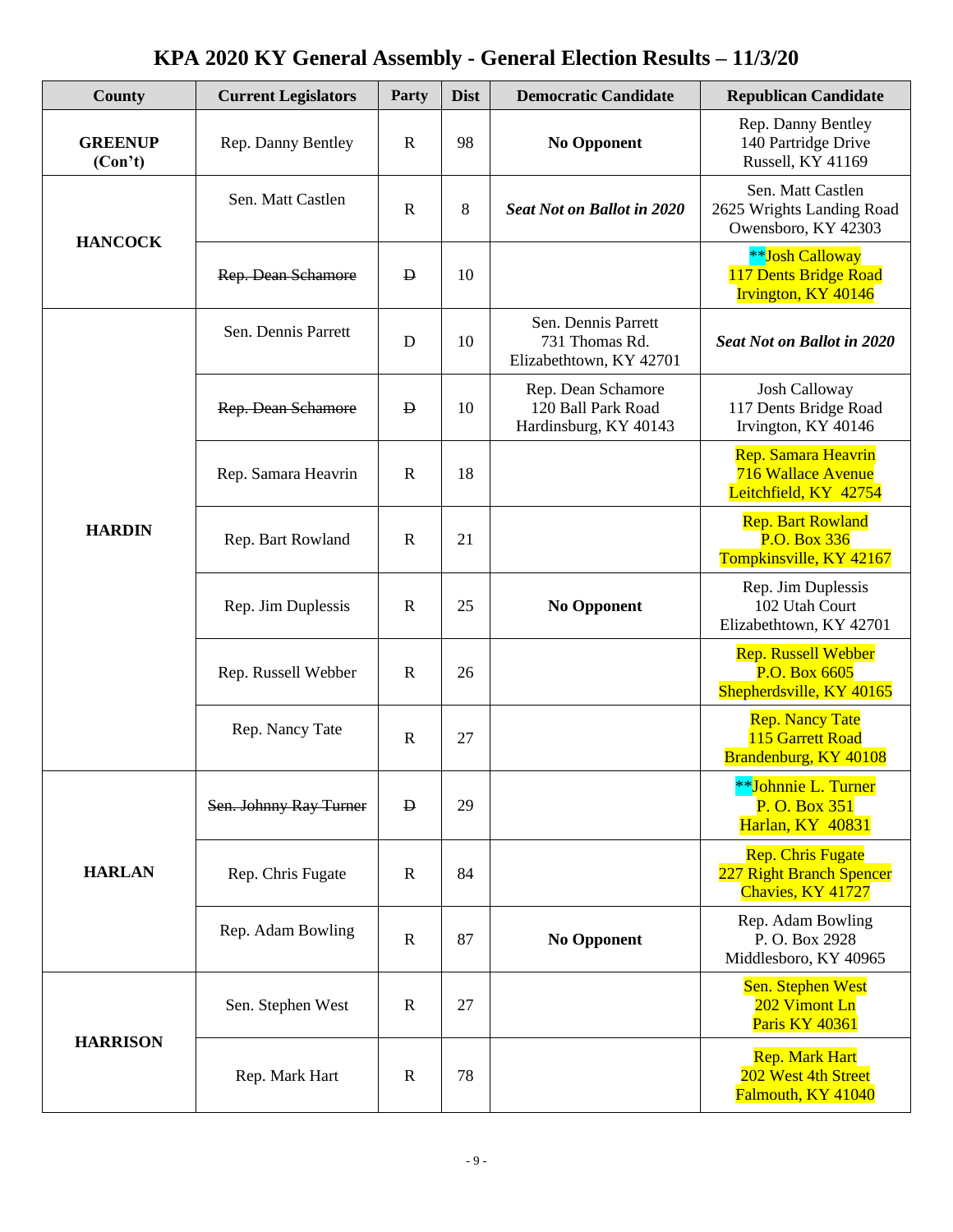| County           | <b>Current Legislators</b>     | Party        | <b>Dist</b> | <b>Democratic Candidate</b>                                                                                                                                                                                              | <b>Republican Candidate</b>                                                    |
|------------------|--------------------------------|--------------|-------------|--------------------------------------------------------------------------------------------------------------------------------------------------------------------------------------------------------------------------|--------------------------------------------------------------------------------|
| <b>HART</b>      | Sen. Stephen Meredith          | $\mathbf R$  | 5           |                                                                                                                                                                                                                          | Sen. Stephen Meredith<br>1424 Byrtle Grove Rd<br>Leitchfield, KY 42754         |
|                  | Rep. Bart Rowland              | $\mathbf R$  | 21          | <b>Seat Not on Ballot in 2020</b><br><b>No Opponent</b><br><b>Seat Not on Ballot in 2020</b><br>Winner of Primary<br><b>No Opponent</b><br><b>No Opponent</b><br><b>Seat Not on Ballot in 2020</b><br><b>No Opponent</b> | <b>Rep. Bart Rowland</b><br>P.O. Box 336<br>Tompkinsville, KY 42167            |
|                  | Sen. Robby Mills               | $\mathbf R$  | 4           |                                                                                                                                                                                                                          | Sen. Robby Mills<br>2392 Cobblestone Drive<br>Henderson, KY 42420              |
| <b>HENDERSON</b> | Rep. Suzanne Miles             | $\mathbf R$  | 7           |                                                                                                                                                                                                                          | Rep. Suzanne Miles<br>PO Box 21592<br>Owensboro, KY 42304                      |
|                  | Rep. Rob Wiederstein           | $\mathbf{D}$ | 11          | 20<br>47<br>1<br>$\mathbf{1}$<br>6<br>9<br>12<br>15<br>21<br>89                                                                                                                                                          | **Jonathan Dixon<br><b>3887 Trigg Turner Road</b><br>Corydon, KY 42406         |
| <b>HENRY</b>     | Sen. Paul Hornback             | $\mathbf R$  |             |                                                                                                                                                                                                                          | Sen. Paul Hornback<br>6102 Cropper Road<br>Shelbyville, KY 40601               |
|                  | Rep. Rick Rand                 | Đ            |             |                                                                                                                                                                                                                          | <b>**Felicia Rabourn</b><br>1088 Gilgal Road<br>Turners Station, KY 40075      |
| <b>HICKMAN</b>   | Sen. Stan Humphries            | $\mathbf R$  |             |                                                                                                                                                                                                                          | <b>**</b> Jason Howell<br>101 North 8th Street<br><b>Murray, KY 42071</b>      |
|                  | Rep. Steven Rudy               | $\mathbf R$  |             |                                                                                                                                                                                                                          | Rep. Steven Rudy<br>350 Peppers Mill Drive<br>Paducah, KY 42001                |
|                  | Sen. C.B. Embry                | $\mathbf R$  |             |                                                                                                                                                                                                                          | Sen. C.B. Embry<br>P.O. Box 1215<br>Morgantown, KY 42261                       |
| <b>HOPKINS</b>   | Rep. Myron Dossett             | $\mathbf R$  |             |                                                                                                                                                                                                                          | Rep. Myron Dossett<br>491 East Nashville Street<br>Pembroke, KY 42266          |
|                  | Rep. Jim Gooch, Jr.            | $\mathbf R$  |             |                                                                                                                                                                                                                          | Rep. Jim Gooch<br>714 North Broadway $- B2$<br>Providence, KY 42450            |
|                  | Rep. Melinda Gibbons<br>Prunty | $\mathbf R$  |             |                                                                                                                                                                                                                          | <b>Rep. Melinda Gibbons Prunty</b><br>P.O. Box 411<br>Greenville, KY 42345     |
|                  | Sen. Albert Robinson           | R            |             |                                                                                                                                                                                                                          | <b>**</b> Brandon Storm<br>127 Poplar Ridge<br>London, KY 40744                |
| <b>JACKSON</b>   | Rep. Robert Goforth            | $\mathbf R$  |             |                                                                                                                                                                                                                          | <b>Rep. Robert Goforth</b><br>2163 East Highway 30<br>East Bernstadt, KY 40729 |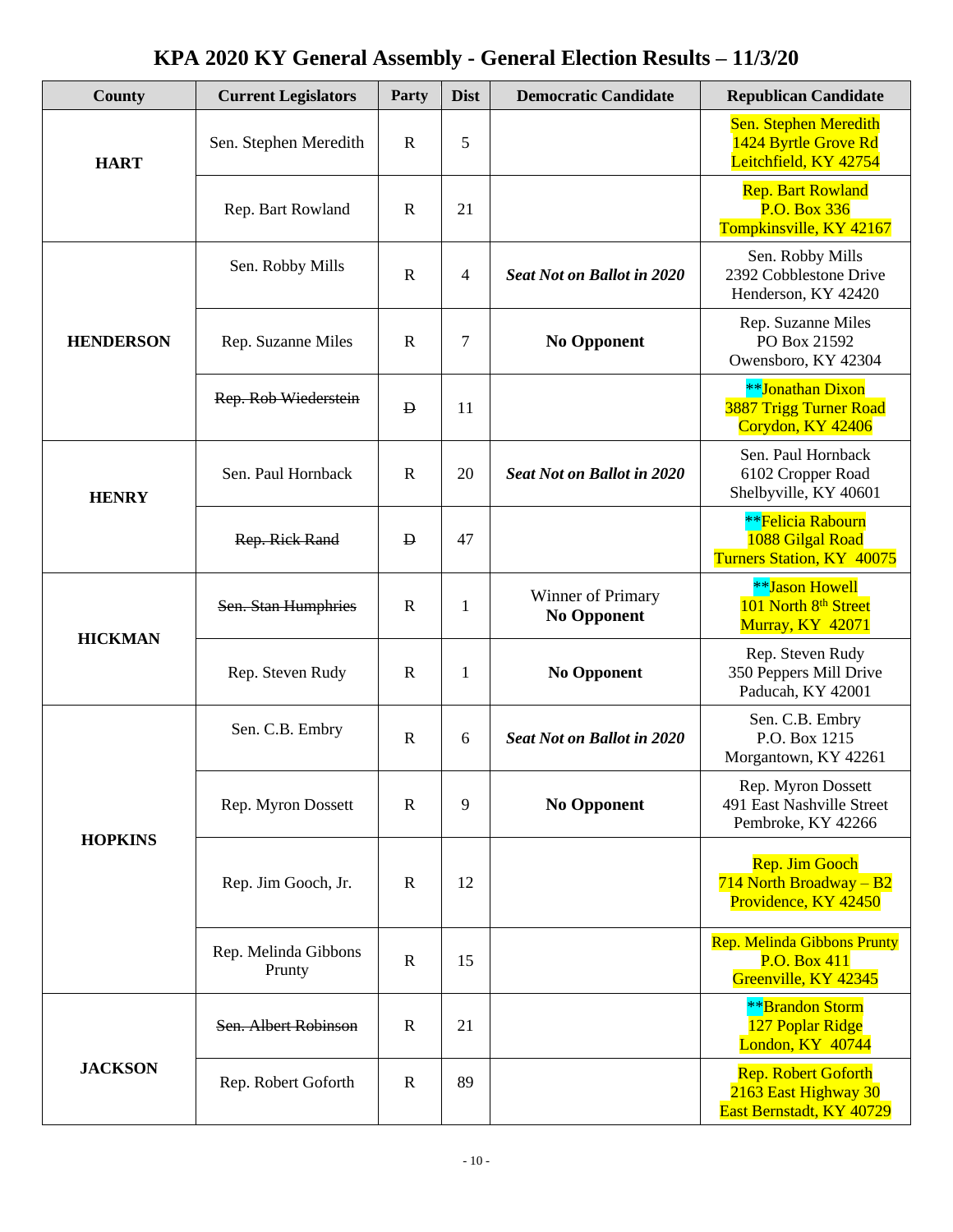| County           | <b>Current Legislators</b>           | <b>Party</b>      | <b>Dist</b> | <b>Democratic Candidate</b>                                               | <b>Republican Candidate</b>                                                   |
|------------------|--------------------------------------|-------------------|-------------|---------------------------------------------------------------------------|-------------------------------------------------------------------------------|
|                  | Sen. Perry Clark                     | D                 | 37          | <b>**David Yates</b><br>8101 Bella Woods Drive<br>Louisville, KY 40214    | Won Primary<br><b>No Opponent</b>                                             |
| <b>JEFFERSON</b> | Sen. Paul Hornback                   | $\mathbf R$       | 20          | <b>Seat Not on Ballot in 2020</b>                                         | Sen. Paul Hornback<br>6102 Cropper Road<br>Shelbyville, KY 40601              |
|                  | Sen. Jimmy Higdon                    | $\mathbf R$       | 14          | <b>Seat Not on Ballot in 2020</b>                                         | Sen. Jimmy Higdon<br>344 N Spalding<br>Lebanon, KY 40033                      |
|                  | Sen. Julie Raque Adams               | $\mathbf R$       | 36          | <b>Seat Not on Ballot in 2020</b>                                         | Sen. Julie Raque Adams<br>213 South Lyndon Lane<br>Louisville, KY 40222       |
|                  | Sen. Denise Harper<br>Angel          | D                 | 35          | Sen. Denise Harper Angel<br>2521 Ransdell Ave<br>Louisville KY 40204      | <b>No Opponent</b>                                                            |
|                  | Sen. Ernie Harris<br>Sen. Karen Berg | $\mathbf{R}$<br>D | 26          | <b>**Dr. Karen Berg</b><br><b>608 Jarvis Lane</b><br>Louisville, KY 40207 | Won Special Election.<br>Dr. Berg was sworn in after<br>her June 23rd victory |
|                  | Sen. Gerald Neal                     | D                 | 33          | Sen. Gerald Neal<br>4711 Brewster Avenue<br>Louisville KY 40211           | <b>No Opponent</b>                                                            |
|                  | Sen. Dennis Parrett                  | D                 | 10          | Sen. Dennis Parrett<br>731 Thomas Rd.<br>Elizabethtown, KY 42701          | <b>Seat Not on Ballot in 2020</b>                                             |
|                  | Sen. Morgan McGarvey                 | D                 | 19          | Sen. Morgan McGarvey<br>2250 Winston Avenue<br>Louisville, KY 40205       | <b>No Opponent</b>                                                            |
|                  | Sen. Mike Nemes                      | $\mathbf R$       | 38          | <b>Seat Not on Ballot in 2020</b>                                         | Sen. Mike Nemes<br>209 Sandy Drive<br>Shepherdsville, KY 40165                |
|                  | Rep. Charles Miller                  | D                 | 28          | Rep. Charles Miller<br>3608 Gateview Circle<br>Louisville, KY 40272       | <b>No Opponent</b>                                                            |
|                  | Rep. Kevin Bratcher                  | $\mathbf R$       | 29          |                                                                           | <b>Rep. Kevin Bratcher</b><br>10215 Landwood Drive<br>Louisville, KY 40291    |
|                  | Rep. Thomas Burch                    | D                 | 30          | Rep. Tom Burch<br>4012 Lambert Avenue<br>Louisville, KY 40218             | <b>No Opponent</b>                                                            |
|                  | Rep. Josie Raymond                   | D                 | 31          | Rep. Josie Raymond<br>3704 Tan Bark Court<br>Louisville, KY 40220         | <b>No Opponent</b>                                                            |
|                  | Rep. Tina Bojanowski                 | D                 | 32          | Rep. Tina Bojanowski<br>P.O. Box 8056<br>Louisville, KY 40257             |                                                                               |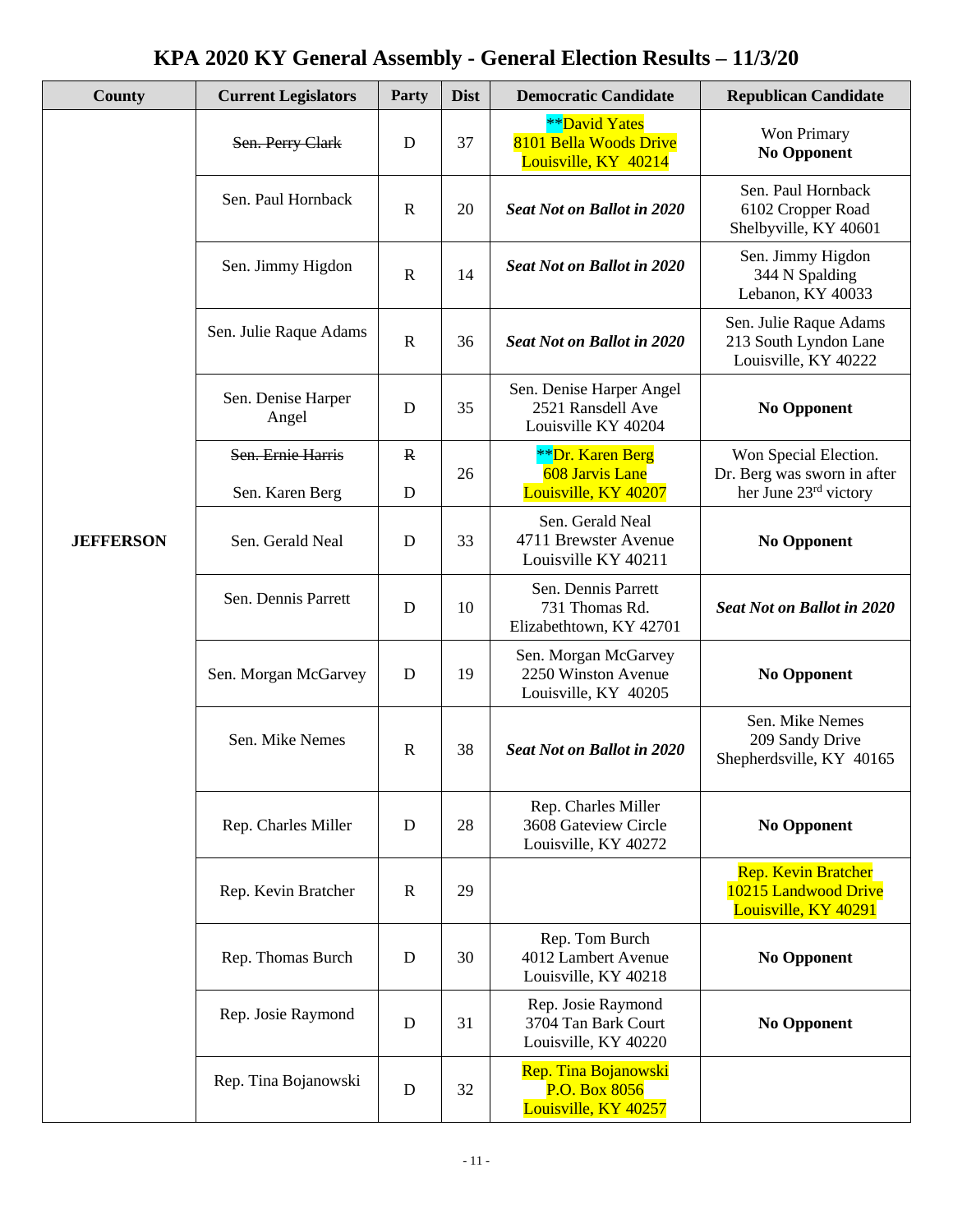| County                       | <b>Current Legislators</b> | Party        | <b>Dist</b> | <b>Democratic Candidate</b>                                                    | <b>Republican Candidate</b>                                                      |
|------------------------------|----------------------------|--------------|-------------|--------------------------------------------------------------------------------|----------------------------------------------------------------------------------|
|                              | Rep. Jason Nemes           | $\mathbf R$  | 33          |                                                                                | <b>Rep. Jason Michael Nemes</b><br>10627 Gleneagle Place<br>Louisville, KY 40223 |
|                              | Rep. Mary Lou Marzian      | D            | 34          | Rep. Mary Lou Marzian<br>2007 Tyler Lane<br>Louisville, KY 40205               | <b>No Opponent</b>                                                               |
|                              | Rep. Lisa Willner          | D            | 35          | Rep. Lisa Willner<br>3310 Linnet Road<br>Louisville, KY 40204                  | <b>No Opponent</b>                                                               |
|                              | Rep. Jerry Miller          | $\mathbf R$  | 36          |                                                                                | <b>Rep. Jerry Miller</b><br><b>P.O. Box 36</b><br>Eastwood, KY 40018             |
|                              | Rep. Jeffery Donohue       | D            | 37          | <b>Rep. Jeff Donohue</b><br>P.O. Box 509<br>Fairdale, KY 40118                 |                                                                                  |
| <b>JEFFERSON</b><br>(Con't.) | Rep. McKenzie Cantrell     | D            | 38          | Rep. McKenzie Cantrell<br>4718 Burkley Avenue<br>Louisville, KY 40214          | <b>No Opponent</b>                                                               |
|                              | Rep. Nima Kulkarni         | D            | 40          | Rep. Nima Kulkarni<br>2409 Sherry Road<br>Louisville, KY 40217                 | <b>No Opponent</b>                                                               |
|                              | Rep. Attica Scott          | D            | 41          | Rep. Attica Scott<br>P.O. Box 11071<br>Louisville, KY 40251                    | <b>No Opponent</b>                                                               |
|                              | Rep. Reginald Meeks        | D            | 42          | Rep. Reginald Meeks<br>2301 Osage Avenue<br>Louisville, KY 40210               | <b>No Opponent</b>                                                               |
|                              | <b>Rep. Charles Booker</b> | D            | 43          | <b>**Pamela Stevenson</b><br>4523 Southwestern Parkway<br>Louisville, KY 40211 | Won the Primary; No<br><b>Opponent</b> in General                                |
|                              | Rep. Joni Jenkins          | D            | 44          | Rep. Joni Jenkins<br>2010 O'Brien Court<br>Shively, KY 40216                   | <b>No Opponent</b>                                                               |
|                              | Rep. Alan Gentry           | D            | 46          | <b>Rep. Alan Gentry</b><br>8406 Cloverport Drive<br>Louisville, KY 40228       |                                                                                  |
|                              | Rep. Maria Sorolis         | D            | 48          |                                                                                | ** <b>Ken Fleming</b><br><b>PO Box 6573</b><br>Louisville, KY 40206              |
| <b>JESSAMINE</b>             | Sen. Tom Buford            | $\mathbb{R}$ | 22          | <b>Seat Not on Ballot in 2020</b>                                              | Sen. Tom Buford<br>409 W. Maple St.<br>Nicholasville, KY 40356                   |
|                              | Rep. Russ Meyer            | Đ            | 39          | **Matt Lockett<br>901 Cannonball Drive<br>Nicholasville, KY 40356              |                                                                                  |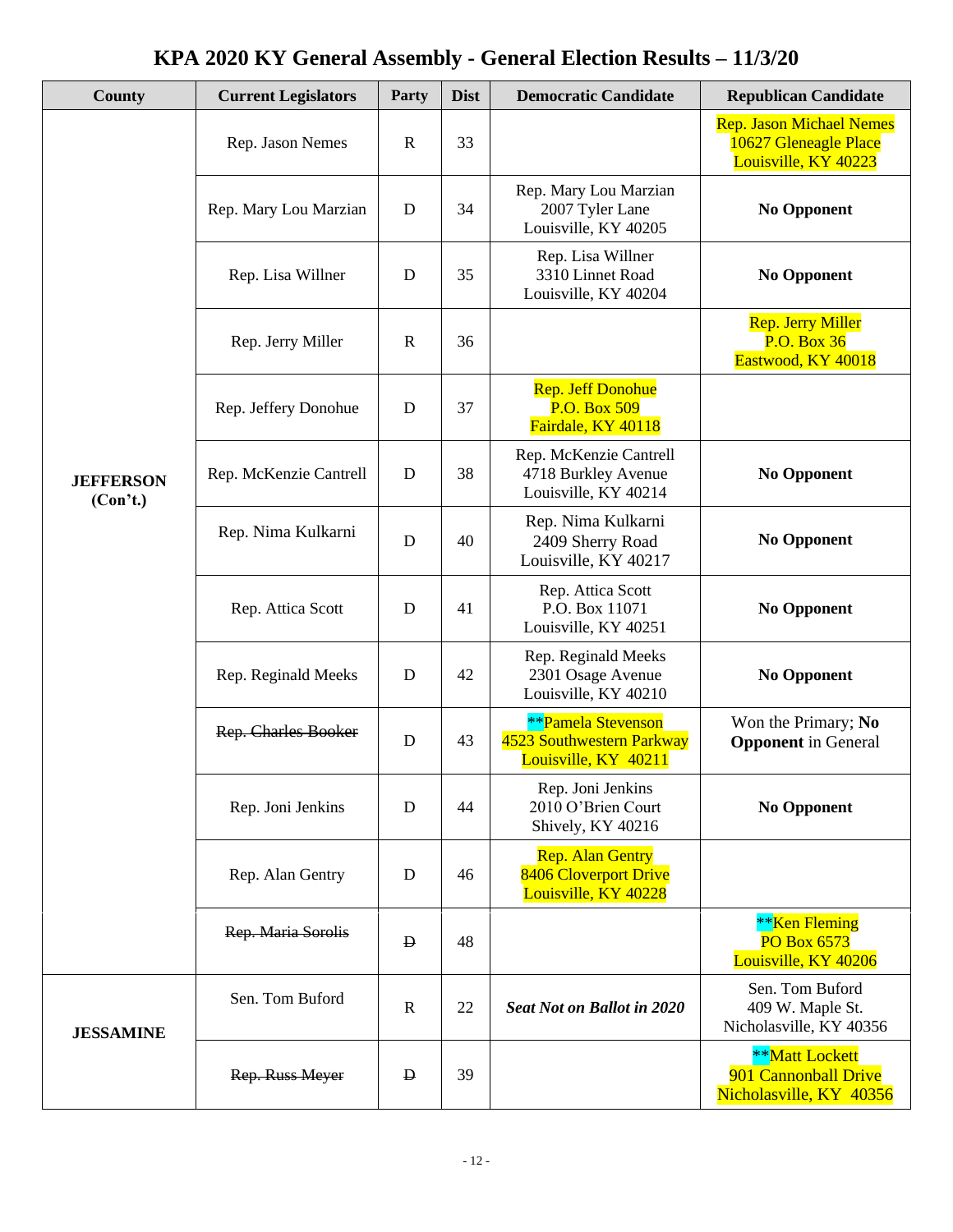| <b>County</b>                | <b>Current Legislators</b>       | Party        | <b>Dist</b> | <b>Democratic Candidate</b>                                         | <b>Republican Candidate</b>                                                |
|------------------------------|----------------------------------|--------------|-------------|---------------------------------------------------------------------|----------------------------------------------------------------------------|
| <b>JESSAMINE</b><br>(Con't.) | Rep. Kim King                    | $\mathbf R$  | 55          | <b>No Opponent</b>                                                  | Rep. Kim King<br>250 Bright Leaf Drive<br>Harrodsburg, KY 40330            |
| <b>JOHNSON</b>               | Sen. Brandon Smith               | $\mathbf R$  | 30          | <b>Seat Not on Ballot in 2020</b>                                   | Sen. Brandon Smith<br>P.O. Box 846<br>Hazard, KY 41702                     |
|                              | Rep. Bobby McCool                | $\mathbf R$  | 97          |                                                                     | <b>Rep. Bobby McCool</b><br><b>2900 KY Route 302</b><br>Von Lear, KY 41265 |
|                              | Sen. Damon Thayer                | $\mathbf R$  | 17          |                                                                     | <b>Sen. Damon Thayer</b><br>105 Spyglass Dr<br>Georgetown KY 40324         |
|                              | Sen. Chris McDaniel              | $\mathbf R$  | 23          |                                                                     | <b>Sen. Chris McDaniel</b><br>P.O. Box 15231<br>Latonia KY 41015           |
| <b>KENTON</b>                | Rep. Savannah Maddox             | $\mathbf R$  | 61          | <b>No Opponent</b>                                                  | Rep. Savannah Maddox<br>3675 Goldsvalley Road<br>Dry Ridge, KY 41035       |
|                              | Rep. Kim Banta                   | $\mathbf R$  | 63          |                                                                     | <b>Rep. Kim Banta</b><br>2140 Obrien Place<br>Fort Mitchell, KY 41011      |
|                              | Rep. Kimberly Moser              | $\mathbf R$  | 64          |                                                                     | <b>Rep. Kimberly Moser</b><br>P. O. Box 143<br>Independence, KY 41051      |
|                              | Rep. Charles "Buddy"<br>Wheatley | D            | 65          | Rep. "Buddy" Wheatley<br>1003 Russell Street<br>Covington, KY 41011 |                                                                            |
|                              | Rep. Adam Koenig                 | $\mathbb{R}$ | 69          |                                                                     | Rep. Adam Koenig<br>170 Herrington Court, #12<br>Erlanger, KY 41018        |
| <b>KNOTT</b>                 | Sen. Johnny Ray Turner           | $\mathbf{D}$ | 29          |                                                                     | **Johnnie L. Turner<br>P. O. Box 351<br><b>Harlan, KY 40831</b>            |
|                              | Rep. John Blanton                | $\mathbf R$  | 92          |                                                                     | Rep. John Blanton<br>1700 Coon Creek Road<br>Salyersville, KY 41465        |
| <b>KNOX</b>                  | Sen. Robert Stivers II           | $\mathbf R$  | 25          | <b>No Opponent</b>                                                  | Sen. Robert Stivers II<br>207 Main St<br>Manchester KY 40962               |
|                              | Rep. Jim Stewart                 | $\mathbf R$  | 86          | Won Primary<br><b>No Opponent</b>                                   | **Tom O'Dell Smith<br>8828 KY 1232<br>Corbin, KY 40701                     |
| <b>LARUE</b>                 | Sen. Stephen Meredith            | $\mathbf R$  | 5           |                                                                     | Sen. Stephen Meredith<br>1424 Byrtle Grove Rd<br>Leitchfield, KY 42754     |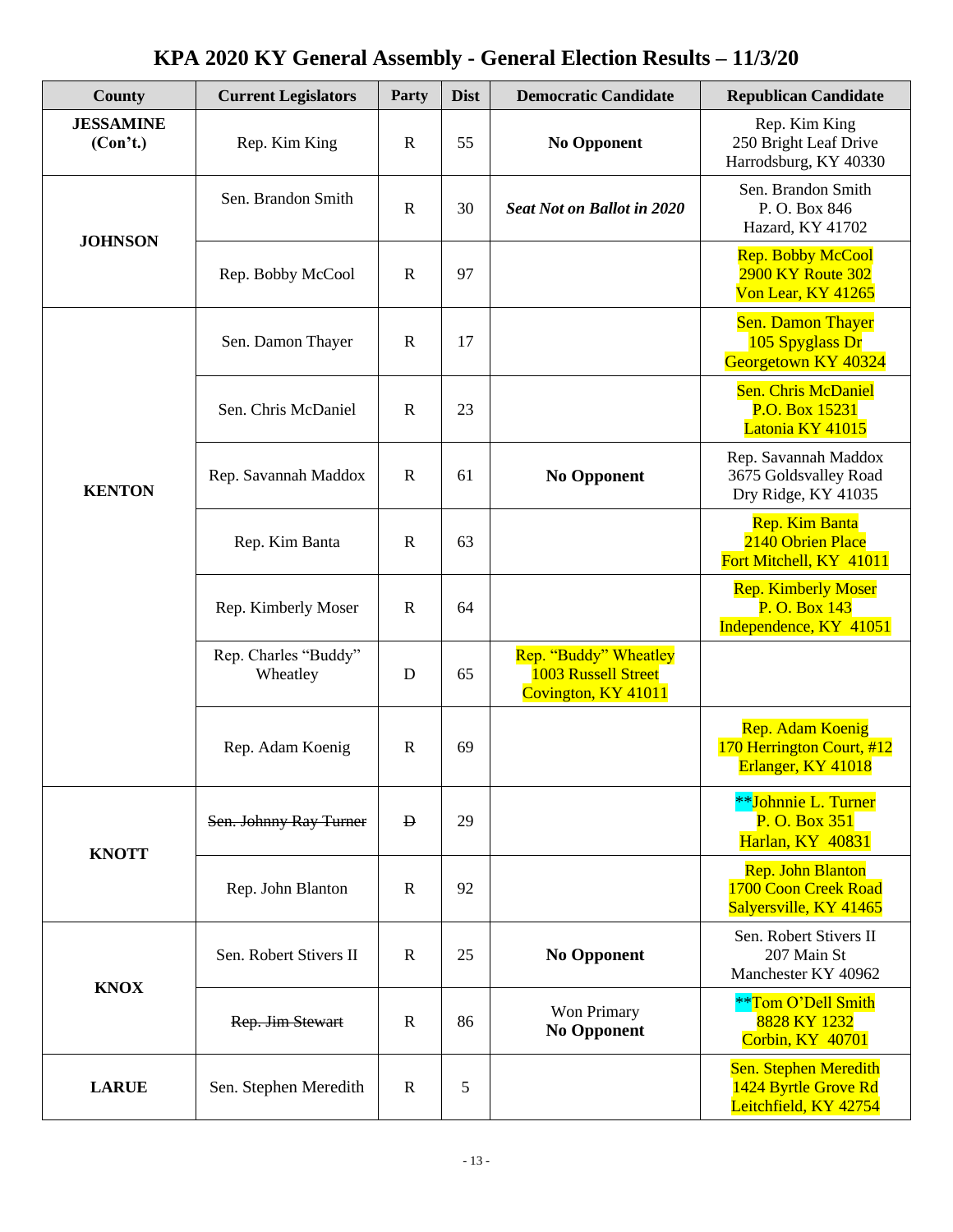| County                  | <b>Current Legislators</b> | Party        | <b>Dist</b> | <b>Democratic Candidate</b>                                        | <b>Republican Candidate</b>                                                    |
|-------------------------|----------------------------|--------------|-------------|--------------------------------------------------------------------|--------------------------------------------------------------------------------|
| <b>LARUE</b><br>(Con't) | Rep. Brandon Reed          | $\mathbf R$  | 24          |                                                                    | <b>Rep. Brandon Reed</b><br>P.O. Box 8<br>Hodgenville, KY 42748                |
|                         | Sen. Albert Robinson       | $\mathbf R$  | 21          |                                                                    | <b>**</b> Brandon Storm<br>127 Poplar Ridge<br>London, KY 40744                |
|                         | Rep. Regina Huff           | $\mathbf R$  | 82          | <b>No Opponent</b>                                                 | Rep. Regina Huff<br>179 Mountain Street<br>Williamsburg, KY 40769              |
|                         | Rep. Tommy Turner          | $\mathbf R$  | 85          | Won Primary<br><b>No Opponent</b>                                  | **Shane Baker<br>1311 Woods Edge Drive<br>Somerset, KY 42503                   |
| <b>LAUREL</b>           | Rep. Jim Stewart           | $\mathbb{R}$ | 86          | Won Primary<br><b>No Opponent</b>                                  | **Tom O'Dell Smith<br>8828 KY 1232<br>Corbin, KY 40701                         |
|                         | Rep. Robert Goforth        | $\mathbb{R}$ | 89          |                                                                    | <b>Rep. Robert Goforth</b><br>2163 East Highway 30<br>East Bernstadt, KY 40729 |
|                         | Rep. Derek Lewis           | $\mathbf R$  | 90          |                                                                    | <b>Rep. Derek Lewis</b><br>1001 Hatcher Road<br>London, KY 40741               |
| <b>LAWRENCE</b>         | Sen. Phillip Wheeler       | $\mathbf R$  | 31          |                                                                    | Sen. Phillip Wheeler<br>P. O. Box 2801<br>Pikeville, KY 41502                  |
|                         | Rep. Kathy Hinkle          | $\mathbf{p}$ | 96          |                                                                    | <b>**</b> Patrick Flannery<br>P. O. Box 1269<br>Olive Hill, KY 41164           |
| <b>LEE</b>              | Sen. Robert Stivers II     | $\mathbb{R}$ | 25          | <b>No Opponent</b>                                                 | Sen. Robert Stivers II<br>207 Main St<br>Manchester KY 40962                   |
|                         | <b>Rep. Cluster Howard</b> | $\mathbf{D}$ | 91          |                                                                    | **Billy Wesley<br><b>754 Pitts Road</b><br>Ravenna, KY 40472                   |
| <b>LESLIE</b>           | Sen. Brandon Smith         | $\mathbb{R}$ | 30          | <b>Seat Not on Ballot in 2020</b>                                  | Sen. Brandon Smith<br>P.O. Box 846<br>Hazard, KY 41702                         |
|                         | Rep. Derek Lewis           | $\mathbf R$  | 90          |                                                                    | <b>Rep. Derek Lewis</b><br>1001 Hatcher Road<br>London, KY 40741               |
| <b>LETCHER</b>          | Sen. Johnny Ray Turner     | $\mathbf{D}$ | 29          |                                                                    | **Johnnie L. Turner<br>P. O. Box 351<br><b>Harlan, KY 40831</b>                |
|                         | Rep. Angie Hatton          | D            | 94          | Rep. Angie Hatton<br>2508 Little Dry Fork,<br>Whitesburg, KY 41858 | <b>No Opponent</b>                                                             |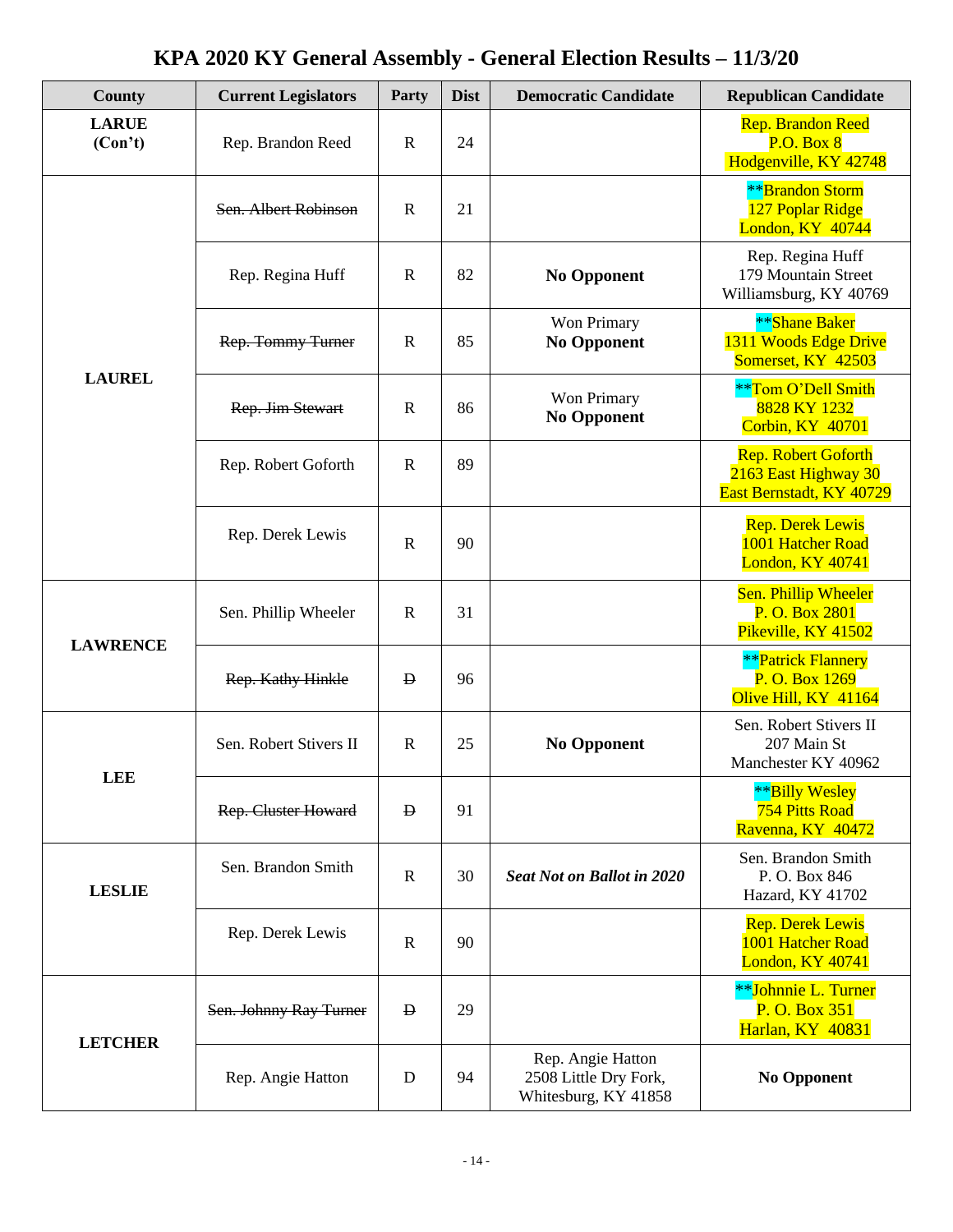| County            | <b>Current Legislators</b>  | Party        | <b>Dist</b> | <b>Democratic Candidate</b>             | <b>Republican Candidate</b>                                                    |
|-------------------|-----------------------------|--------------|-------------|-----------------------------------------|--------------------------------------------------------------------------------|
| <b>LEWIS</b>      | Sen. Stephen West           | $\mathbf R$  | 27          |                                         | Sen. Stephen West<br>202 Vimont Ln<br><b>Paris KY 40361</b>                    |
|                   | Rep. Richard White          | $\mathbf R$  | 99          |                                         | <b>Rep. Richard White</b><br>100 Bratton Loop<br>Morehead, KY 40351            |
| <b>LINCOLN</b>    | Sen. Rick Girdler           | $\mathbf R$  | 15          | <b>No Opponent</b>                      | Sen. Rick Girdler<br>P.O. Box 1353<br>Somerset, KY 42502                       |
|                   | Rep. David Meade            | $\mathbf R$  | 80          | <b>No Opponent</b>                      | Rep. David Meade<br>P.O. Box 121<br>Stanford, KY 40484                         |
| <b>LIVINGSTON</b> | Sen. Robby Mills            | $\mathbf R$  | 4           | <b>Seat Not on Ballot in 2020</b>       | Sen. Robby Mills<br>2392 Cobblestone Drive<br>Henderson, KY 42420              |
|                   | Rep. Lynn Bechler           | $\mathbf R$  | 4           |                                         | Rep. Lynn Bechler<br>2359 Brown Mines Road<br>Marion, KY 42064                 |
| <b>LOGAN</b>      | Sen. Whitney<br>Westerfield | $\mathbf R$  | 3           |                                         | <b>Sen. Whitney Westerfield</b><br><b>PO Box 340</b><br>Hopkinsville KY 42241  |
|                   | Rep. Jason Petrie           | $\mathbf R$  | 16          | <b>No Opponent</b>                      | Rep. Jason Petrie<br>P.O. Box 397<br>Elkton, KY 42220                          |
| <b>LYON</b>       | Sen. Stan Humphries         | $\mathbf R$  | 1           | Winner of Primary<br><b>No Opponent</b> | **Jason Howell<br>101 North 8 <sup>th</sup> Street<br><b>Murray, KY 42071</b>  |
|                   | Rep. Chris Freeland         | $\mathbb{R}$ | 6           |                                         | <b>Rep. Chris Freeland</b><br>22 Cheery Grove Road<br>Benton, KY 42025         |
|                   | Sen. Jared Carpenter        | $\mathbf R$  | 34          | <b>Seat Not on Ballot in 2020</b>       | Sen. Jared Carpenter<br>P.O. Box 100<br>Berea, KY 40403                        |
|                   | Rep. R. Travis Brenda       | $\mathbf R$  | 71          | Winner of Primary<br><b>No Opponent</b> | <b>**Josh Bray</b><br>187 McCall Lane<br>Mount Vernon, KY 40456                |
| <b>MADISON</b>    | Rep. Les Yates              | $\mathbb{R}$ | 73          |                                         | <b>**Ryan Dotson</b><br>1131 McClure Road<br>Winchester, KY 40391              |
|                   | Rep. Deanna Frazier         | $\mathbb{R}$ | 81          |                                         | Rep. Deanna Frazier<br>220 Crimson Drive<br>Richmond, KY 40475                 |
|                   | Rep. Robert Goforth         | $\mathbb{R}$ | 89          |                                         | <b>Rep. Robert Goforth</b><br>2163 East Highway 30<br>East Bernstadt, KY 40729 |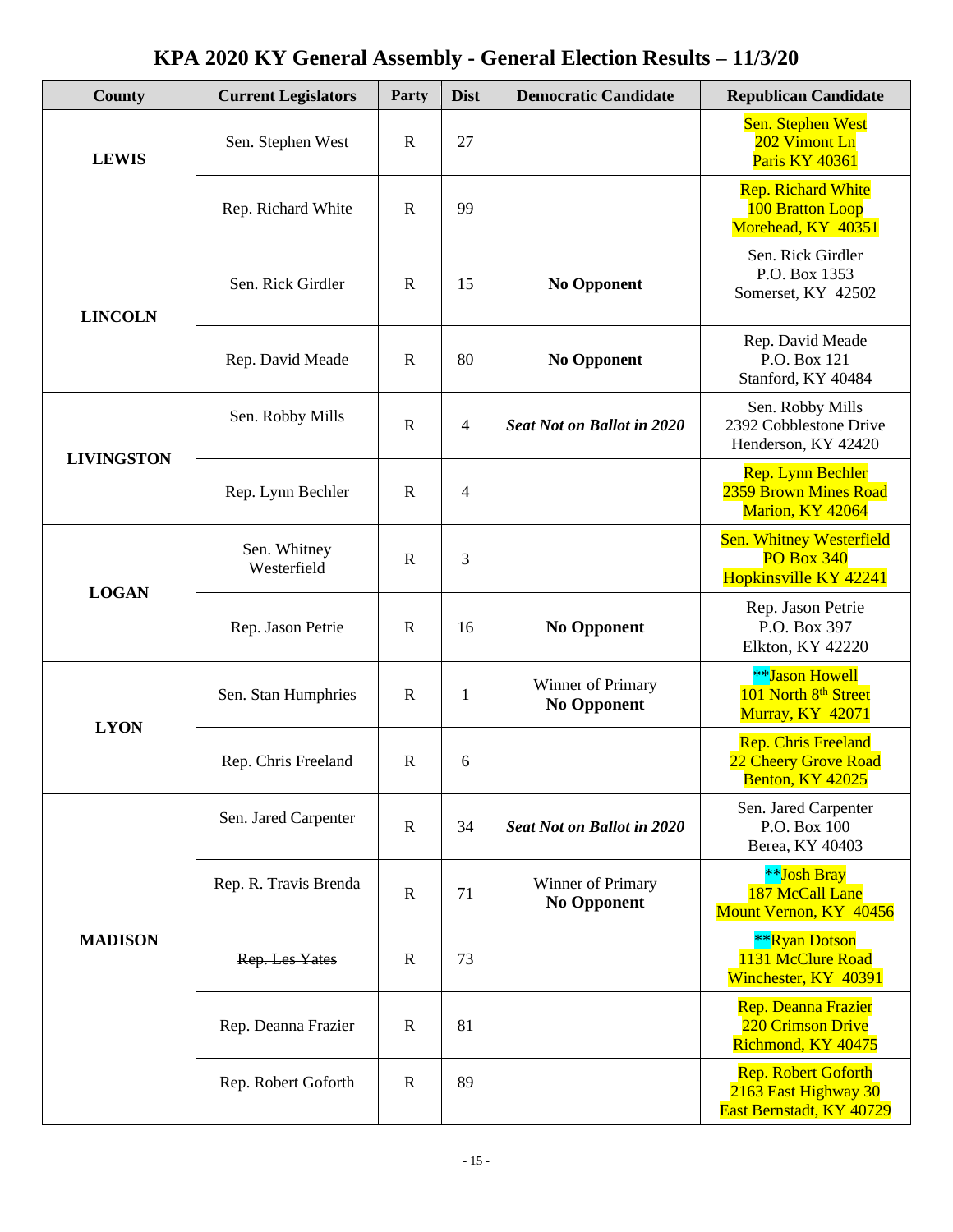| County                    | <b>Current Legislators</b> | Party        | <b>Dist</b>    | <b>Democratic Candidate</b>       | <b>Republican Candidate</b>                                                |
|---------------------------|----------------------------|--------------|----------------|-----------------------------------|----------------------------------------------------------------------------|
| <b>MADISON</b><br>(Con't) | <b>Rep. Cluster Howard</b> | $\mathbf{D}$ | 91             |                                   | **Billy Wesley<br><b>754 Pitts Road</b><br>Ravenna, KY 40472               |
| <b>MAGOFFIN</b>           | Sen. Brandon Smith         | $\mathbf R$  | 30             | <b>Seat Not on Ballot in 2020</b> | Sen. Brandon Smith<br>P.O. Box 846<br>Hazard, KY 41702                     |
|                           | Rep. John Blanton          | $\mathbf R$  | 92             |                                   | <b>Rep. John Blanton</b><br>1700 Coon Creek Road<br>Salyersville, KY 41465 |
| <b>MARION</b>             | Sen. Jimmy Higdon          | $\mathbf R$  | 14             | <b>Seat Not on Ballot in 2020</b> | Sen. Jimmy Higdon<br>344 N Spalding<br>Lebanon, KY 40033                   |
|                           | Rep. Brandon Reed          | $\mathbf R$  | 24             |                                   | <b>Rep. Brandon Reed</b><br>P.O. Box 8<br>Hodgenville, KY 42748            |
| <b>MARSHALL</b>           | Sen. Danny Carroll         | $\mathbf R$  | $\overline{2}$ | <b>Seat Not on Ballot in 2020</b> | Sen. Danny Carroll<br>220 Cimarron Way<br>Paducah, KY 42001                |
|                           | Rep. Chris Freeland        | $\mathbf R$  | 6              |                                   | <b>Rep. Chris Freeland</b><br>22 Cheery Grove Road<br>Benton, KY 42025     |
|                           | Sen. Phillip Wheeler       | $\mathbf R$  | 31             |                                   | Sen. Phillip Wheeler<br>P. O. Box 2801<br>Pikeville, KY 41502              |
| <b>MARTIN</b>             | Rep. Chris Harris          | $\mathbf{p}$ | 93             |                                   | **Norma Kirk-McCormick<br>605 Big Lick Road<br><b>Inez, KY 41224</b>       |
| <b>MASON</b>              | Sen. Stephen West          | $\mathbf R$  | 27             |                                   | <b>Sen. Stephen West</b><br>202 Vimont Ln<br>Paris KY 40361                |
|                           | Rep. John Sims             | $\mathbf{D}$ | 70             |                                   | <b>**William Lawrence</b><br>7018 Seth Lane<br>Maysville, KY 41056         |
|                           | Sen. Danny Carroll         | $\mathbf R$  | $\overline{2}$ | <b>Seat Not on Ballot in 2020</b> | Sen. Danny Carroll<br>220 Cimarron Way<br>Paducah, KY 42001                |
|                           | Rep. Steven Rudy           | $\mathbf R$  | $\mathbf{1}$   | <b>No Opponent</b>                | Rep. Steven Rudy<br>350 Peppers Mill Drive<br>Paducah, KY 42001            |
| <b>McCRACKEN</b>          | Rep. Richard Heath         | $\mathbb{R}$ | $\mathfrak 2$  |                                   | <b>Rep. Richard Heath</b><br>438 Millers Chapel Road<br>Mayfield, KY 42066 |
|                           | Rep. Randy Bridges         | $\mathbf R$  | 3              |                                   | <b>Rep. Randy Bridges</b><br>375 Stonegate Drive<br>Paducah, KY 42003      |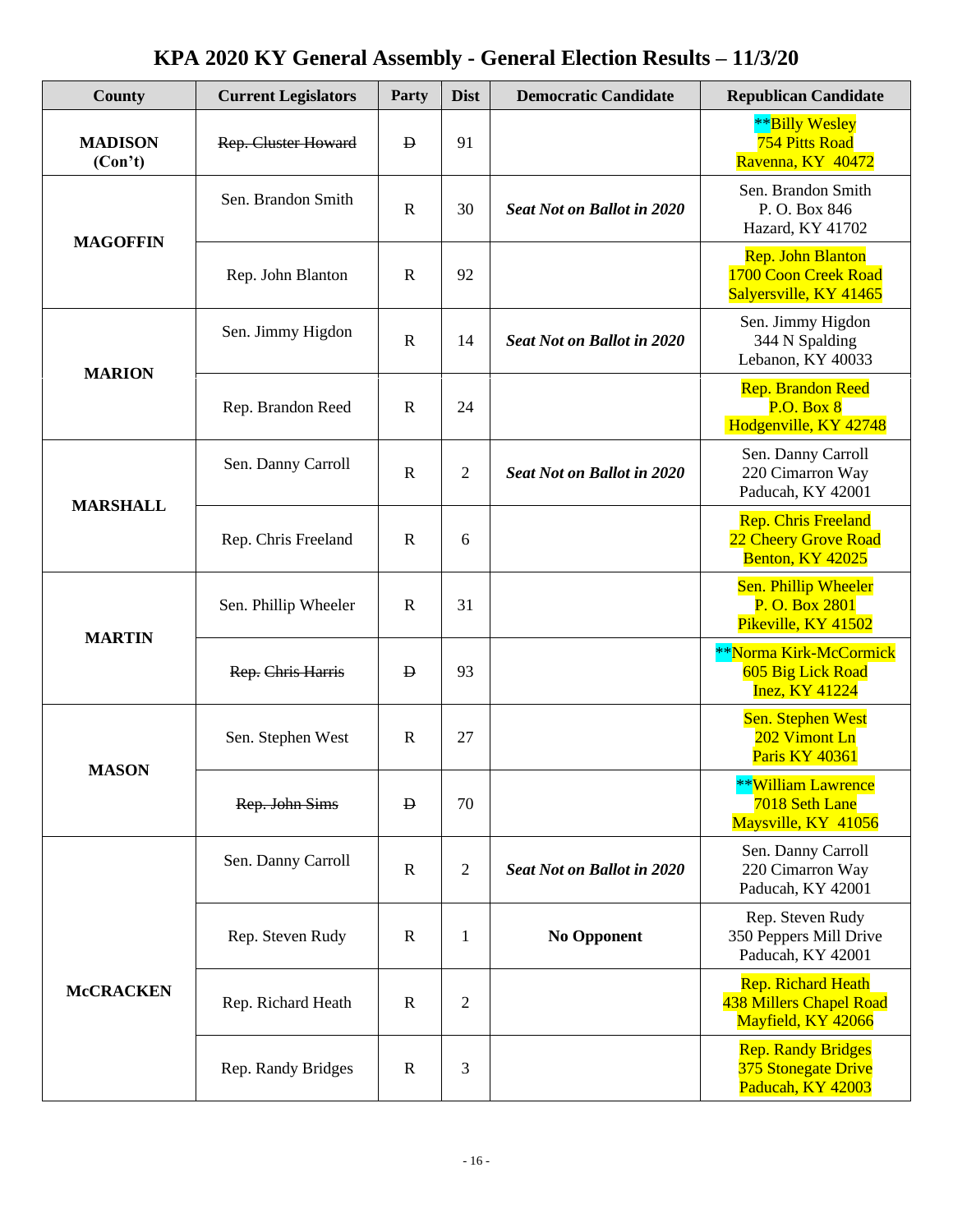| County                      | <b>Current Legislators</b> | Party             | <b>Dist</b>        | <b>Democratic Candidate</b>                                     | <b>Republican Candidate</b>                                                |
|-----------------------------|----------------------------|-------------------|--------------------|-----------------------------------------------------------------|----------------------------------------------------------------------------|
| <b>McCRACKEN</b><br>(Con't) | Rep. Chris Freeland        | $\mathbf R$       | 6                  |                                                                 | <b>Rep. Chris Freeland</b><br>22 Cheery Grove Road<br>Benton, KY 42025     |
| <b>McCREARY</b>             | Sen Max Wise               | $\mathbf R$       | 16                 | <b>Seat Not on Ballot in 2020</b>                               | Sen. Max Wise<br>126 Cox Cove<br>Campbellsville, KY 42718                  |
|                             | Rep. Ken Upchurch          | $\mathbf R$       | 52                 | <b>No Opponent</b>                                              | Rep. Ken Upchurch<br>P.O. Box 969<br>Monticello, KY 42633                  |
| <b>McLEAN</b>               | Sen. Matt Castlen          | $\mathbf R$       | 8                  | <b>Seat Not on Ballot in 2020</b>                               | Sen. Matt Castlen<br>2625 Wrights Landing Road<br>Owensboro, KY 42303      |
|                             | Rep. Jim Gooch, Jr.        | $\mathbf R$       | 12                 |                                                                 | <b>Rep. Jim Gooch</b><br>$714$ North Broadway - B2<br>Providence, KY 42450 |
| <b>MEADE</b>                | Sen. Stephen Meredith      | $\mathbf R$       | 5                  |                                                                 | Sen. Stephen Meredith<br>1424 Byrtle Grove Rd<br>Leitchfield, KY 42754     |
|                             | Rep. Nancy Tate            | $\mathbf R$       | 27                 |                                                                 | <b>Rep. Nancy Tate</b><br>115 Garrett Road<br>Brandenburg, KY 40108        |
| <b>MENIFEE</b>              | Sen. Albert Robinson       | $\mathbb{R}$      | 21                 |                                                                 | <b>**</b> Brandon Storm<br>127 Poplar Ridge<br>London, KY 40744            |
|                             | Rep. David Hale            | $\mathbf R$       | 74                 |                                                                 | Rep. David Hale<br>#11 Hales Lane<br>Wellington, KY 40387                  |
|                             | Sen. Tom Buford            | $\mathbf R$       | 22                 | <b>Seat Not on Ballot in 2020</b>                               | Sen. Tom Buford<br>409 W. Maple St.<br>Nicholasville, KY 40356             |
| <b>MERCER</b>               | Rep. Kim King              | $\mathbf R$<br>55 | <b>No Opponent</b> | Rep. Kim King<br>250 Bright Leaf Drive<br>Harrodsburg, KY 40330 |                                                                            |
| <b>METCALFE</b>             | Sen. David Givens          | R                 | 9                  |                                                                 | <b>Sen. David Givens</b><br>PO Box 12<br>Greensburg KY 42743               |
|                             | Rep. Bart Rowland          | R                 | 21                 |                                                                 | <b>Rep. Bart Rowland</b><br>P.O. Box 336<br>Tompkinsville, KY 42167        |
| <b>MONROE</b>               | Sen. David Givens          | R                 | 9                  |                                                                 | <b>Sen. David Givens</b><br>PO Box 12<br>Greensburg KY 42743               |
|                             | Rep. Bart Rowland          | $\mathbb{R}$      | 21                 |                                                                 | <b>Rep. Bart Rowland</b><br>P.O. Box 336<br>Tompkinsville, KY 42167        |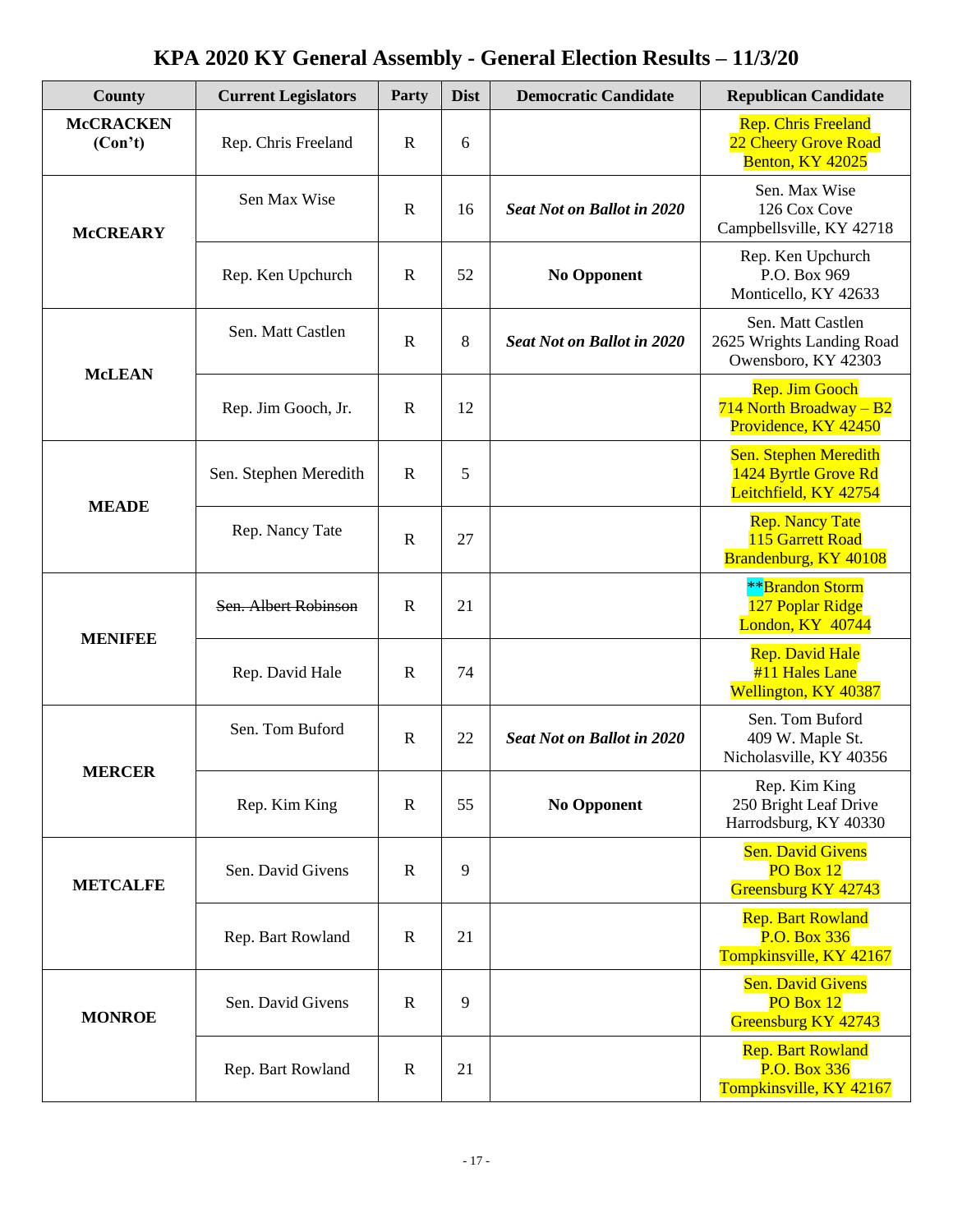| County            | <b>Current Legislators</b>     | Party        | <b>Dist</b> | <b>Democratic Candidate</b>              | <b>Republican Candidate</b>                                                      |
|-------------------|--------------------------------|--------------|-------------|------------------------------------------|----------------------------------------------------------------------------------|
| <b>MONTGOMERY</b> | Sen. Ralph Alvarado            | D            | 28          | <b>Seat Not on Ballot in 2020</b>        | Sen. Ralph Alvarado<br>3250 McClure Road<br>Winchester, KY 40391                 |
|                   | Rep. David Hale                | $\mathbf R$  | 74          |                                          | <b>Rep. David Hale</b><br>#11 Hales Lane<br>Wellington, KY 40387                 |
| <b>MORGAN</b>     | Sen. Phillip Wheeler           | $\mathbf R$  | 31          |                                          | Sen. Phillip Wheeler<br>P. O. Box 2801<br>Pikeville, KY 41502                    |
|                   | Rep. Bobby McCool              | $\mathbf R$  | 97          |                                          | <b>Rep. Bobby McCool</b><br><b>2900 KY Route 302</b><br>Von Lear, KY 41265       |
| <b>MUHLENBERG</b> | Sen. C.B. Embry                | $\mathbf R$  | 6           | <b>Seat Not on Ballot in 2020</b>        | Sen. C.B. Embry<br>P.O. Box 1215<br>Morgantown, KY 42261                         |
|                   | Rep. Melinda Gibbons<br>Prunty | $\mathbf R$  | 15          |                                          | <b>Rep. Melinda Gibbons Prunty</b><br>P.O. Box 411<br>Greenville, KY 42345       |
| <b>NELSON</b>     | Sen. Jimmy Higdon              | $\mathbf R$  | 14          | <b>Seat Not on Ballot in 2020</b>        | Sen. Jimmy Higdon<br>344 N Spalding<br>Lebanon, KY 40033                         |
|                   | Rep. Chad McCoy                | $\mathbf R$  | 50          |                                          | <b>Rep. Chad McCoy</b><br>447 Hutchins Ridge Road<br>Bardstown, KY 40004         |
| <b>NICHOLAS</b>   | Sen. Stephen West              | $\mathbf R$  | 27          |                                          | Sen. Stephen West<br>202 Vimont Ln<br><b>Paris KY 40361</b>                      |
|                   | Rep. Matthew Koch              | $\mathbf R$  | 72          |                                          | <b>Rep. Matthew Koch</b><br>1936 Cynthiana Road<br>Paris, KY 40361               |
| <b>OHIO</b>       | Sen. C.B. Embry                | $\mathbf R$  | 6           | <b>Seat Not on Ballot in 2020</b>        | Sen. C.B. Embry<br>P.O. Box 1215<br>Morgantown, KY 42261                         |
|                   | Rep. Scott Lewis               | $\mathbb{R}$ | 14          | <b>No Opponent</b>                       | Rep. Scott Lewis<br>P.O. Box 454<br>Hartford, KY 42347                           |
|                   | Sen. Ernie Harris              | $\mathbf{R}$ | 26          | **Sen. Dr. Karen Berg<br>608 Jarvis Lane | Won Special Election.                                                            |
|                   | Sen. Karen Berg                | D            |             | Louisville, KY 40207                     | Dr. Berg was sworn in after<br>her June 23rd victory                             |
| <b>OLDHAM</b>     | Rep. Jason Nemes               | $\mathbb{R}$ | 33          |                                          | <b>Rep. Jason Michael Nemes</b><br>10627 Gleneagle Place<br>Louisville, KY 40223 |
|                   | Rep. Jerry Miller              | $\mathbf R$  | 36          |                                          | <b>Rep. Jerry Miller</b><br><b>P.O. Box 36</b><br>Eastwood, KY 40018             |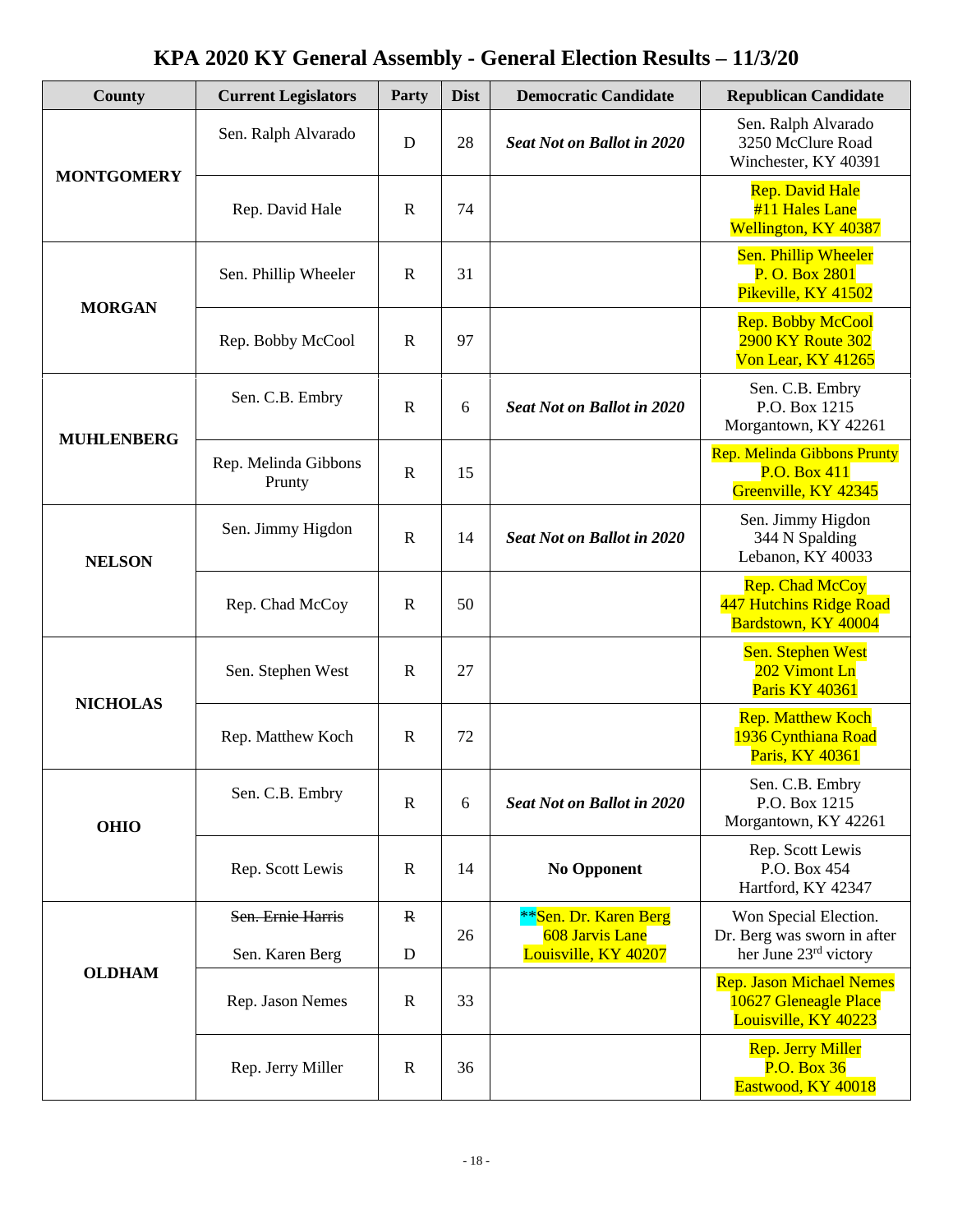| County           | <b>Current Legislators</b>     | Party        | <b>Dist</b> | <b>Democratic Candidate</b>                                                     | <b>Republican Candidate</b>                                                      |
|------------------|--------------------------------|--------------|-------------|---------------------------------------------------------------------------------|----------------------------------------------------------------------------------|
| <b>OLDHAM</b>    | Rep. Maria Sorolis             | $\mathbf{D}$ | 48          |                                                                                 | <b>**</b> Ken Fleming<br><b>PO Box 6573</b><br>Louisville, KY 40206              |
| (Con't.)         | Rep. David Osborne             | $\mathbf R$  | 59          | <b>No Opponent</b>                                                              | Rep. David Osborne<br>P.O. Box 8<br>Prospect, KY 40059                           |
|                  | Sen. Julian Carroll            | D            | 7           |                                                                                 | **Adrienne Southworth<br>P. O. Box 1056<br>Lawrenceburg, KY 40342                |
| <b>OWEN</b>      | Rep. Phillip Pratt             | $\mathbf R$  | 62          |                                                                                 | <b>Rep. Phillip Pratt</b><br><b>700 Pocahontas Trail</b><br>Georgetown, KY 40324 |
| <b>OWSLEY</b>    | Sen. Robert Stivers II         | $\mathbf R$  | 25          | <b>No Opponent</b>                                                              | Sen. Robert Stivers II<br>207 Main St<br>Manchester KY 40962                     |
|                  | <b>Rep. Cluster Howard</b>     | $\mathbf{p}$ | 91          |                                                                                 | **Billy Wesley<br><b>754 Pitts Road</b><br>Ravenna, KY 40472                     |
| <b>PENDLETON</b> | Sen. Wil Schroder              | $\mathbf R$  | 24          | <b>Seat Not on Ballot in 2020</b>                                               | Sen. Wil Schroder<br>25 Observatory Pointe Dr.<br>Wilder, KY 41076               |
|                  | Rep. Mark Hart                 | $\mathbf R$  | 78          |                                                                                 | <b>Rep. Mark Hart</b><br>202 West 4th Street<br>Falmouth, KY 41040               |
| <b>PERRY</b>     | Sen. Brandon Smith             | $\mathbf R$  | 30          | <b>Seat Not on Ballot in 2020</b>                                               | Sen. Brandon Smith<br>P.O. Box 846<br>Hazard, KY 41702                           |
|                  | Rep. Chris Fugate              | $\mathbf R$  | 84          |                                                                                 | <b>Rep. Chris Fugate</b><br>227 Right Branch Spencer<br>Chavies, KY 41727        |
|                  | Sen. Phillip Wheeler           | $\mathbf R$  | 31          |                                                                                 | Sen. Phillip Wheeler<br>P. O. Box 2801<br>Pikeville, KY 41502                    |
|                  | Rep. John Blanton              | $\mathbf R$  | 92          |                                                                                 | <b>Rep. John Blanton</b><br>1700 Coon Creek Road<br>Salyersville, KY 41465       |
| <b>PIKE</b>      | Rep. Chris Harris              | $\mathbf D$  | 93          |                                                                                 | **Norma Kirk-McCormick<br>605 Big Lick Road<br><b>Inez, KY 41224</b>             |
|                  | Rep. Angie Hatton              | D            | 94          | Rep. Angie Hatton<br>2508 Little Dry Fork,<br>Whitesburg, KY 41858              | <b>No Opponent</b>                                                               |
|                  | Rep. Ashley Tackett<br>Laferty | $\mathbf D$  | 95          | <b>Rep. Ashley Tackett Laferty</b><br>88 Charby Hollow Road<br>Martin, KY 41649 |                                                                                  |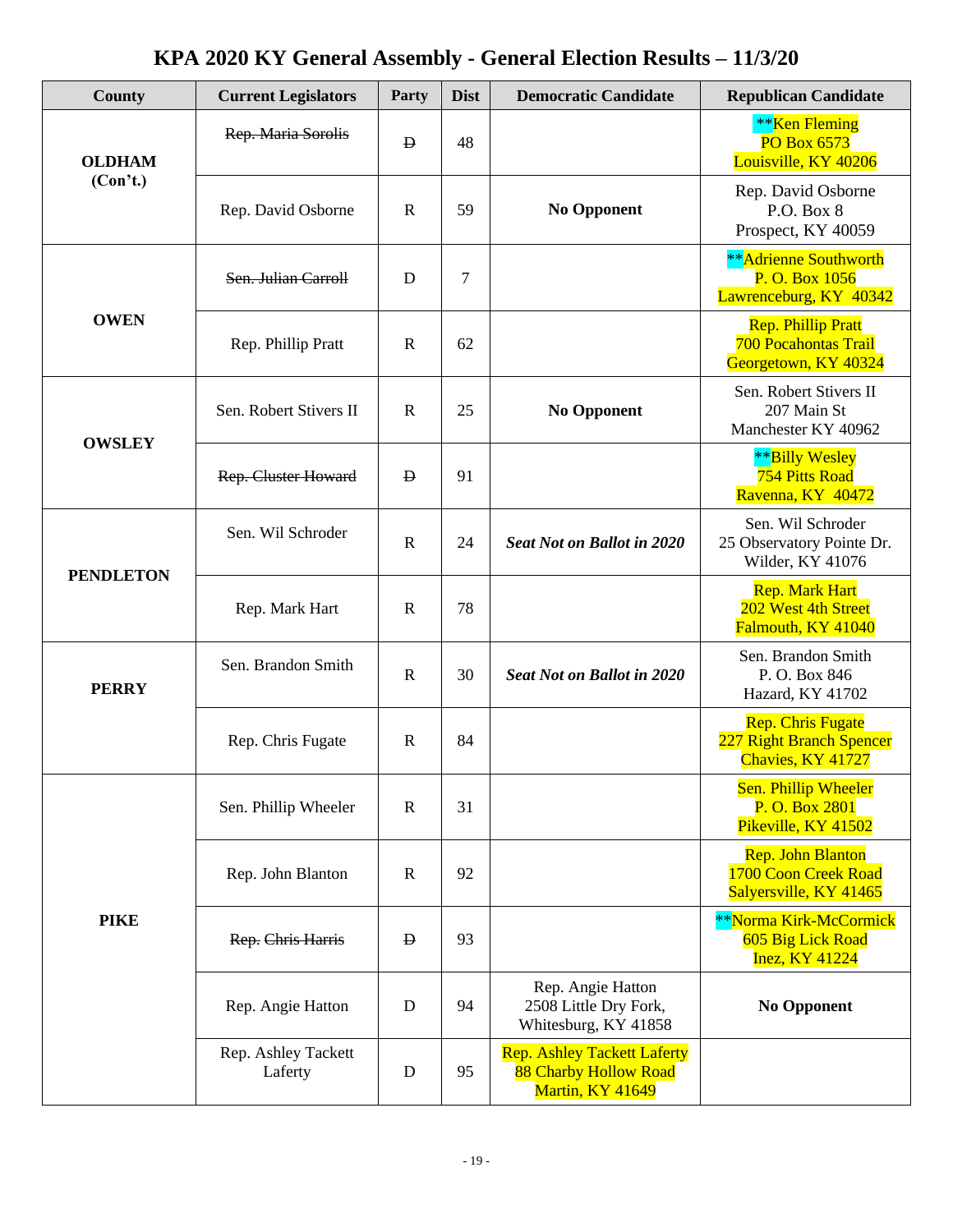| <b>County</b>     | <b>Current Legislators</b> | Party       | <b>Dist</b>                                   | <b>Democratic Candidate</b>       | <b>Republican Candidate</b>                                            |
|-------------------|----------------------------|-------------|-----------------------------------------------|-----------------------------------|------------------------------------------------------------------------|
| <b>POWELL</b>     | Sen. Albert Robinson       | $\mathbf R$ | 21                                            |                                   | <b>**</b> Brandon Storm<br>127 Poplar Ridge<br>London, KY 40744        |
|                   | Rep. David Hale            | $\mathbf R$ | 74                                            |                                   | Rep. David Hale<br>#11 Hales Lane<br>Wellington, KY 40387              |
|                   | Sen. Rick Girdler          | $\mathbf R$ | 15                                            | <b>No Opponent</b>                | Sen. Rick Girdler<br>P.O. Box 1353<br>Somerset, KY 42502               |
|                   | Rep. Ken Upchurch          | $\mathbf R$ | 52                                            | No Opponent                       | Rep. Ken Upchurch<br>P.O. Box 969<br>Monticello, KY 42633              |
| <b>PULASKI</b>    | Rep. David Meade           | $\mathbf R$ | 80                                            | <b>No Opponent</b>                | Rep. David Meade<br>P.O. Box 121<br>Stanford, KY 40484                 |
|                   | Rep. Jeff Hoover           | $\mathbf R$ | 83                                            | Won Primary<br><b>No Opponent</b> | **Joshua Branscum<br>P. O. Box 559<br><b>Russell Springs, KY 42642</b> |
|                   | Rep. Tommy Turner          | $\mathbf R$ | 85                                            | Won Primary<br><b>No Opponent</b> | **Shane Baker<br>1311 Woods Edge Drive<br>Somerset, KY 42503           |
|                   | Sen. Stephen West          | $\mathbf R$ | 27                                            |                                   | <b>Sen. Stephen West</b><br>202 Vimont Ln<br><b>Paris KY 40361</b>     |
| <b>ROBERTSON</b>  | Rep. John Sims             | Ð           | 70                                            |                                   | **William Lawrence<br>7018 Seth Lane<br>Maysville, KY 41056            |
| <b>ROCKCASTLE</b> | Sen. Jared Carpenter       | $\mathbf R$ | 34<br>Won Primary<br>71<br><b>No Opponent</b> | <b>Seat Not on Ballot in 2020</b> | Sen. Jared Carpenter<br>P.O. Box 100<br>Berea, KY 40403                |
|                   | Rep. R. Travis Brenda      | $\mathbf R$ |                                               |                                   | **Josh Bray<br>187 McCall Lane<br>Mount Vernon, KY 40456               |
| <b>ROWAN</b>      | Sen. Stephen West          | $\mathbf R$ | 27                                            |                                   | Sen. Stephen West<br>202 Vimont Ln<br>Paris KY 40361                   |
|                   | Rep. Richard White         | $\mathbf R$ | 99                                            |                                   | <b>Rep. Richard White</b><br>100 Bratton Loop<br>Morehead, KY 40351    |
| <b>RUSSELL</b>    | Sen Max Wise               | R           | 16                                            | <b>Seat Not on Ballot in 2020</b> | Sen. Max Wise<br>126 Cox Cove<br>Campbellsville, KY 42718              |
|                   | Rep. Jeff Hoover           | $\mathbf R$ | 83                                            | Won Primary<br><b>No Opponent</b> | **Joshua Branscum<br>P. O. Box 559<br><b>Russell Springs, KY 42642</b> |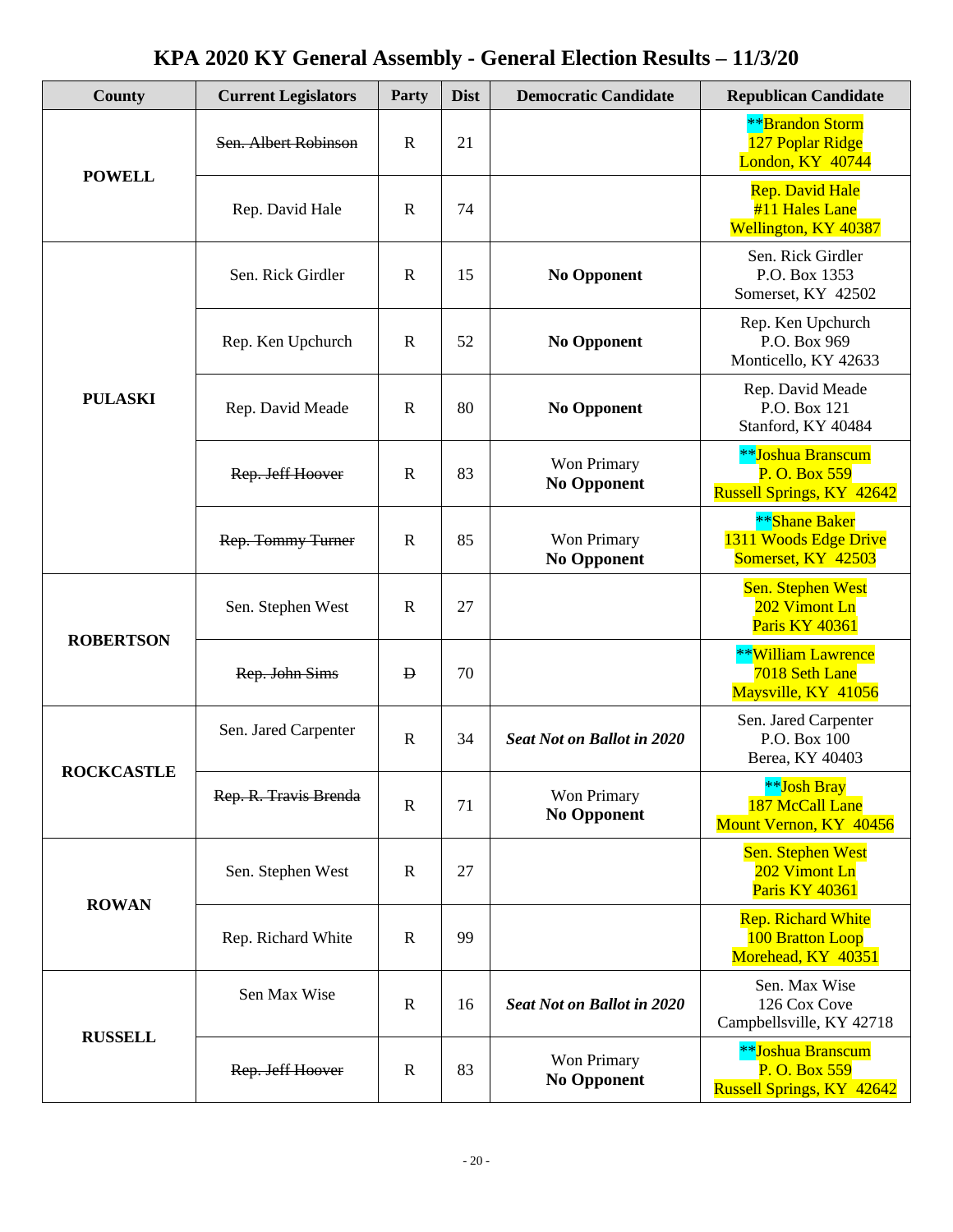| <b>County</b>  | <b>Current Legislators</b>  | Party        | <b>Dist</b>  | <b>Democratic Candidate</b>             | <b>Republican Candidate</b>                                                      |
|----------------|-----------------------------|--------------|--------------|-----------------------------------------|----------------------------------------------------------------------------------|
|                | Sen. Damon Thayer           | $\mathbf R$  | 17           |                                         | <b>Sen. Damon Thayer</b><br>105 Spyglass Dr<br>Georgetown KY 40324               |
|                | Rep. Savannah Maddox        | $\mathbf R$  | 61           | <b>No Opponent</b>                      | Rep. Savannah Maddox<br>3675 Goldsvalley Road<br>Dry Ridge, KY 41035             |
| <b>SCOTT</b>   | Rep. Phillip Pratt          | $\mathbf R$  | 62           |                                         | <b>Rep. Phillip Pratt</b><br><b>700 Pocahontas Trail</b><br>Georgetown, KY 40324 |
|                | Rep. Mark Hart              | $\mathbf R$  | 78           |                                         | <b>Rep. Mark Hart</b><br>202 West 4th Street<br>Falmouth, KY 41040               |
| <b>SHELBY</b>  | Sen. Paul Hornback          | $\mathbf R$  | 20           | <b>Seat Not on Ballot in 2020</b>       | Sen. Paul Hornback<br>6102 Cropper Road<br>Shelbyville, KY 40601                 |
|                | Rep. Rob Rothenburger       | $\mathbf R$  | 58           |                                         | **Jennifer Decker<br>1024 Bardstown Trail<br>Waddy, KY 40076                     |
| <b>SIMPSON</b> | Sen. David Givens           | $\mathbf R$  | 9            |                                         | <b>Sen. David Givens</b><br>PO Box 12<br>Greensburg KY 42743                     |
|                | Rep. Wilson Stone           | $\mathbf{p}$ | 22           |                                         | **Shawn McPherson<br>801 E. Main Street<br>Scottsville, KY 42164                 |
| <b>SPENCER</b> | Sen. Jimmy Higdon           | $\mathbf R$  | 14           | <b>Seat Not on Ballot in 2020</b>       | Sen. Jimmy Higdon<br>344 N Spalding<br>Lebanon, KY 40033                         |
|                | Rep. James Tipton           | $\mathbf R$  | 53           |                                         | <b>Rep. James Tipton</b><br>8151 Little Mount Road<br>Taylorsville, KY 40071     |
| <b>TAYLOR</b>  | Sen Max Wise                | $\mathbf R$  | 16           | <b>Seat Not on Ballot in 2020</b>       | Sen. Max Wise<br>126 Cox Cove<br>Campbellsville, KY 42718                        |
|                | Rep. John "Bam"<br>Carney   | $\mathbf R$  | 51           |                                         | Rep. John "Bam" Carney<br>P.O. Box 4064<br>Campbellsville, KY 42718              |
|                | Sen. Whitney<br>Westerfield | $\mathbf R$  | 3            |                                         | <b>Sen. Whitney Westerfield</b><br><b>PO Box 340</b><br>Hopkinsville KY 42241    |
| <b>TODD</b>    | Rep. Jason Petrie           | R            | 16           | <b>No Opponent</b>                      | Rep. Jason Petrie<br>P.O. Box 397<br>Elkton, KY 42220                            |
| <b>TRIGG</b>   | Sen. Stan Humphries         | $\mathbf R$  | $\mathbf{1}$ | Winner of Primary<br><b>No Opponent</b> | <b>**Jason Howell</b><br>101 North 8 <sup>th</sup> Street<br>Murray, KY 42071    |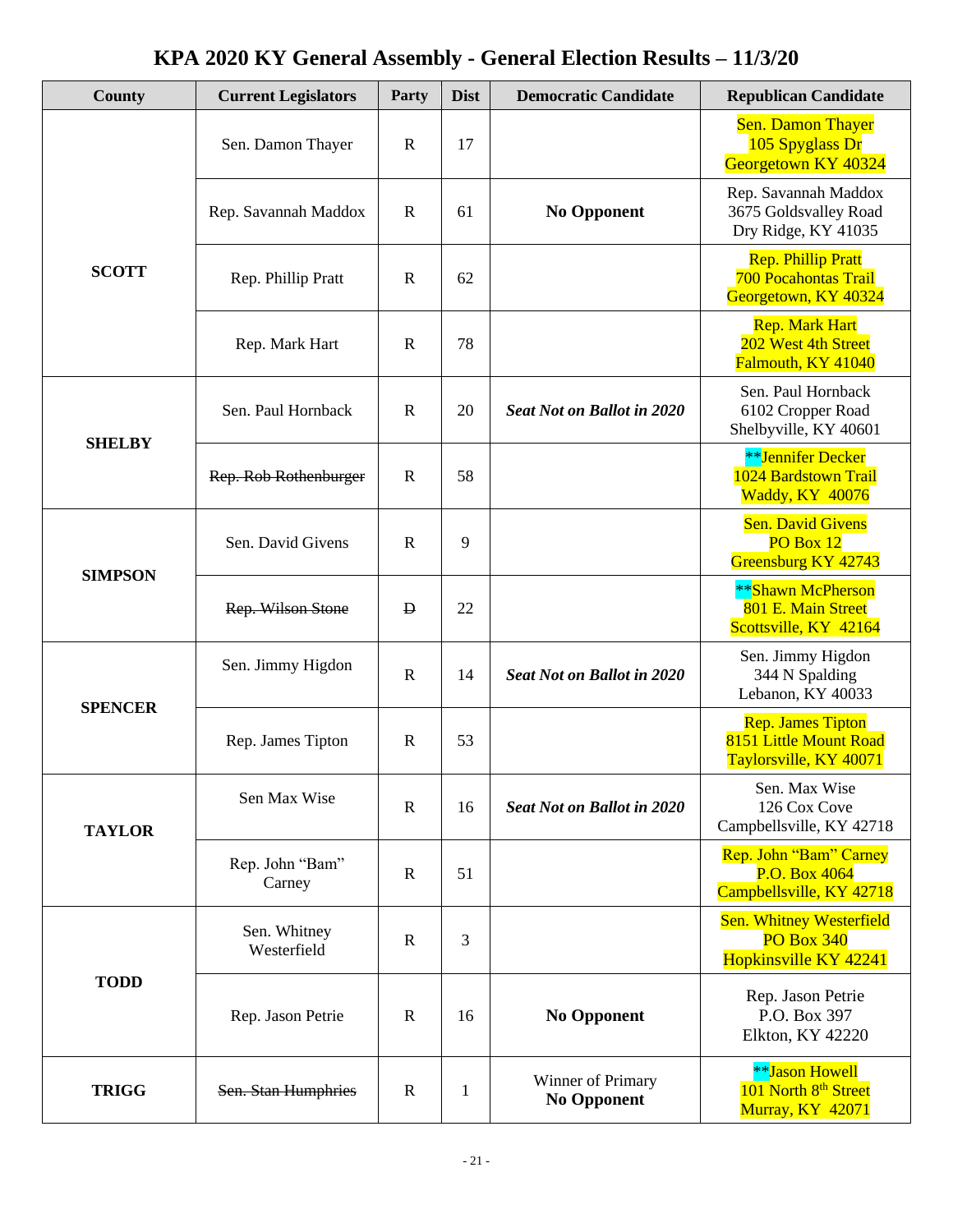| County            | <b>Current Legislators</b> | Party        | <b>Dist</b> | <b>Democratic Candidate</b>                                                        | <b>Republican Candidate</b>                                                 |
|-------------------|----------------------------|--------------|-------------|------------------------------------------------------------------------------------|-----------------------------------------------------------------------------|
| <b>TRIGG</b>      | Rep. Larry Elkins          | $\mathbf R$  | 5           |                                                                                    | <b>**Mary Beth Imes</b><br>4064 US Hwy 641 North<br><b>Murray, KY 42017</b> |
| (Con't)           | Rep. Walker Thomas         | D            | 8           |                                                                                    | <b>Rep. Walker Thomas</b><br>2620 Cox Mill Road,<br>Hopkinsville KY 42240   |
| <b>TRIMBLE</b>    | Sen. Paul Hornback         | $\mathbf R$  | 20          | <b>Seat Not on Ballot in 2020</b>                                                  | Sen. Paul Hornback<br>6102 Cropper Road<br>Shelbyville, KY 40601            |
|                   | Rep. Rick Rand             | $\mathbf{D}$ | 47          |                                                                                    | <b>**Felicia Rabourn</b><br>1088 Gilgal Road<br>Turners Station, KY 40075   |
| <b>UNION</b>      | Sen. Robby Mills           | $\mathbf R$  | 4           | <b>Seat Not on Ballot in 2020</b>                                                  | Sen. Robby Mills<br>2392 Cobblestone Drive<br>Henderson, KY 42420           |
|                   | Rep. Suzanne Miles         | $\mathbf R$  | 7           | <b>No Opponent</b>                                                                 | Rep. Suzanne Miles<br>PO Box 21592<br>Owensboro, KY 42304                   |
|                   | Sen. Mike Wilson           | $\mathbf R$  | 32          | <b>Seat Not on Ballot in 2020</b>                                                  | Sen. Mike Wilson<br>631 Washington Avenue<br>Bowling Green, KY 42103        |
|                   | Rep. Jason Petrie          | $\mathbf R$  | 16          | <b>No Opponent</b>                                                                 | Rep. Jason Petrie<br>P.O. Box 397<br><b>Elkton, KY 42220</b>                |
|                   | Rep. Steve Sheldon         | $\mathbf R$  | 17          | <b>No Opponent</b>                                                                 | Rep. Steve Sheldon<br>137 Windmere Court<br>Bowling Green, KY 42103         |
| <b>WARREN</b>     | Rep. Michael Meredith      | $\mathbf R$  | 19          |                                                                                    | <b>Rep. Michael Meredith</b><br>464 Oakland Road<br>Brownsville, KY 42159   |
|                   | Rep. Patti Minter.         | D            | 20          | <b>Rep. Patti Minter</b><br>1262 Chestnut Street<br><b>Bowling Green, KY 42101</b> |                                                                             |
|                   | Rep. Wilson Stone          | $\mathbf{D}$ | 22          |                                                                                    | **Shawn McPherson<br>801 E. Main Street<br>Scottsville, KY 42164            |
|                   | Rep. Steve Riley           | $\mathbf R$  | 23          |                                                                                    | <b>Rep. Steve Riley</b><br>189 Blue Sky Drive<br>Glasgow, KY 42141          |
| <b>WASHINGTON</b> | Sen. Tom Buford            | $\mathbb{R}$ | 22          | <b>Seat Not on Ballot in 2020</b>                                                  | Sen. Tom Buford<br>409 W. Maple St.<br>Nicholasville, KY 40356              |
|                   | Rep. Kim King              | $\mathbb{R}$ | 55          | <b>No Opponent</b>                                                                 | Rep. Kim King<br>250 Bright Leaf Drive<br>Harrodsburg, KY 40330             |